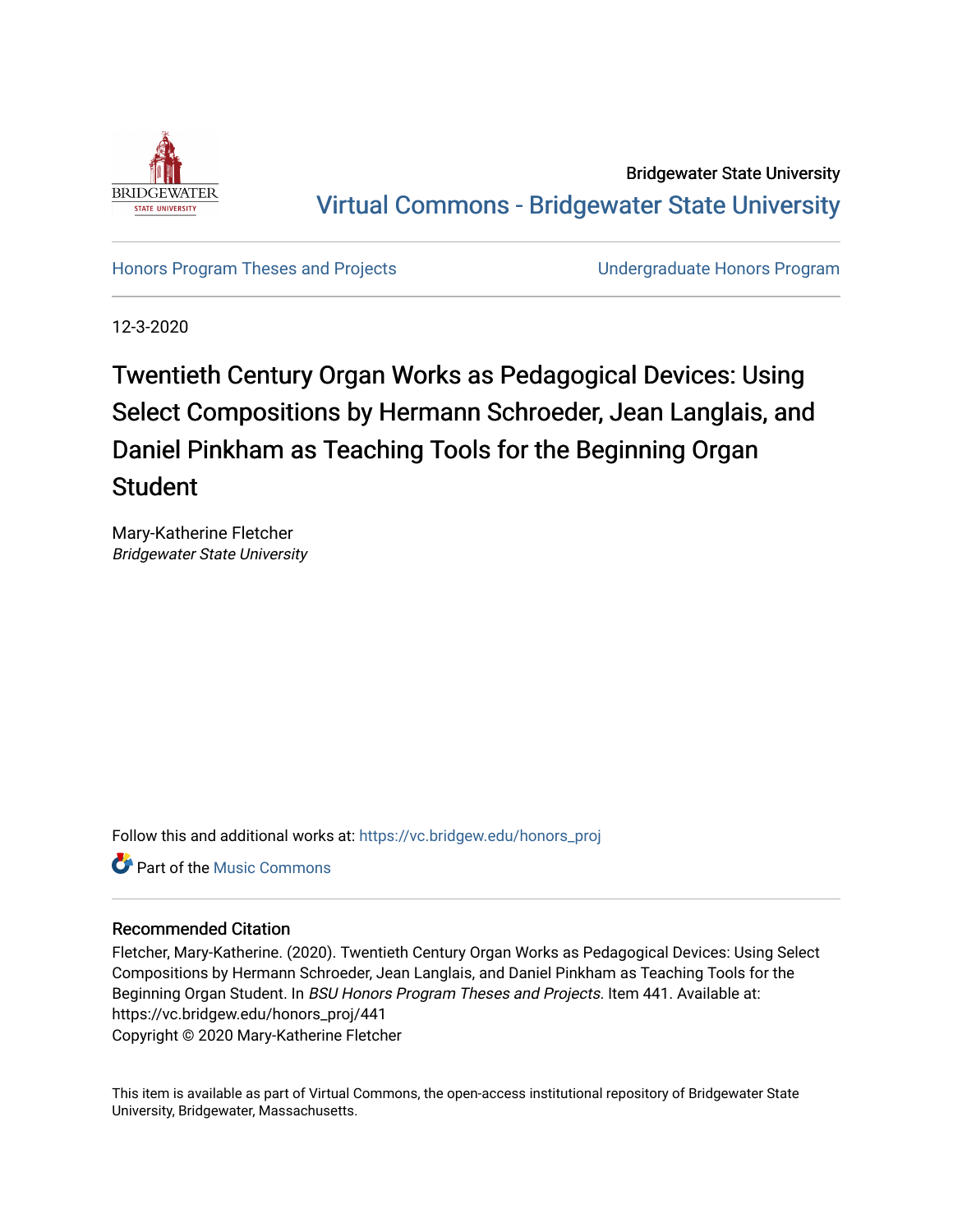Twentieth Century Organ Works as Pedagogical Devices: Using Select Compositions by Hermann Schroeder, Jean Langlais, and Daniel Pinkham as Teaching Tools for the Beginning Organ Student

Mary-Katherine Fletcher

Submitted in Partial Completion of the Requirements for Departmental Honors in Music

Bridgewater State University

December 3, 2020

Dr. Steven Young, Thesis Advisor

Dr. Sarah McQuarrie, Committee Member

Dr. Donald Running, Committee Member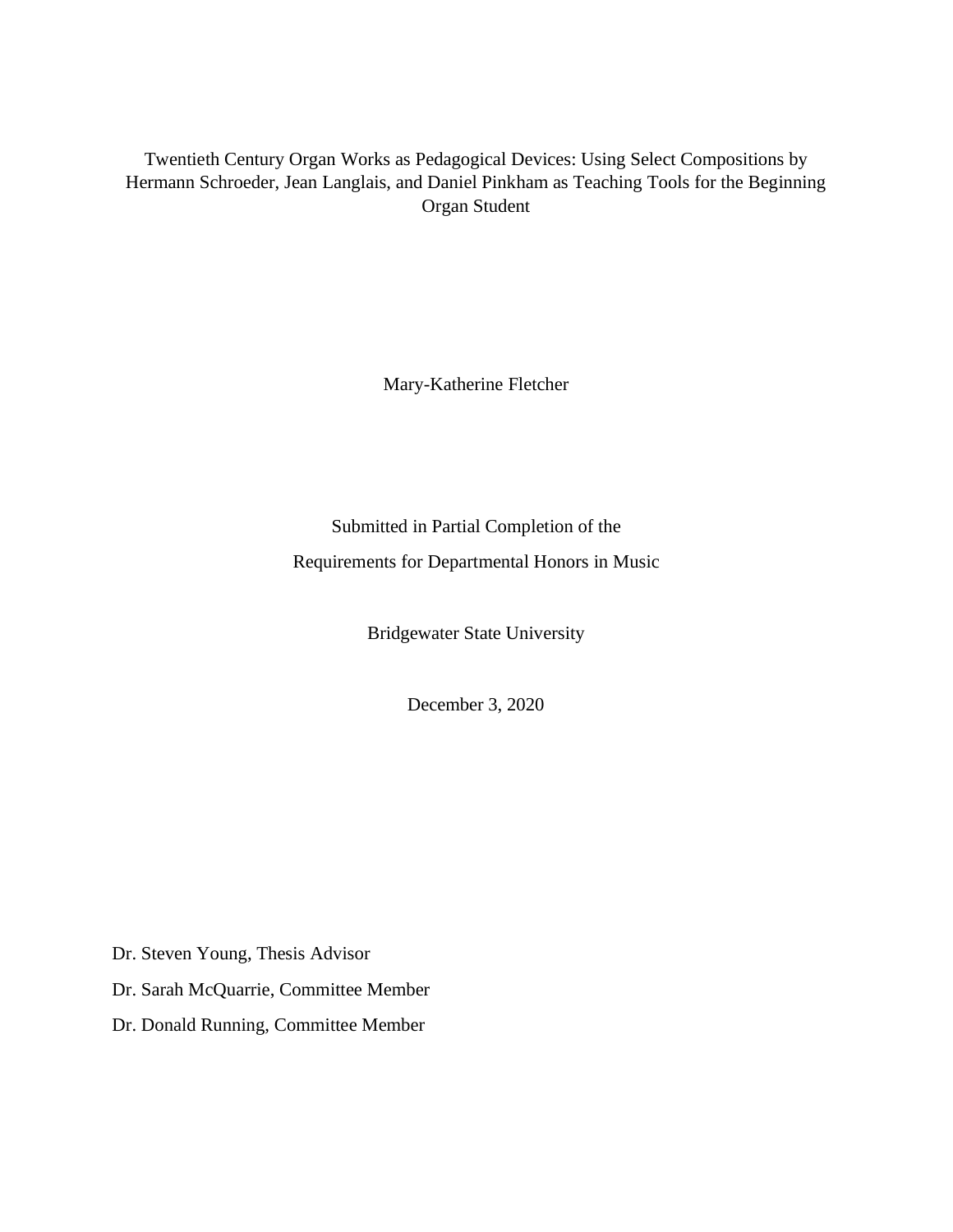#### **Introduction**

Countless teaching methods, articles, and books have been written about organ pedagogy. But even with so many options from which to choose, a few of these have emerged as some of the most frequently used teaching materials for beginning organ students. Among the most often used are "The Organist's Manual" by Roger E. Davis and Howard Gleason's "Method of Organ Playing." Both address the basic aspects of organ-playing including registration selection, finger independence, articulation, substitution, hymn-playing, and, of course, pedal technique, to name a few. To teach many of these essential aspects of organ-playing, both methods contain dozens of exercises to introduce the concepts and build strong foundations.

Additionally, both the Davis and Gleason methods are similar as they provide a substantial section of organ music spanning centuries, separated into two large sections- those for manuals only and for manuals and pedals. The pieces within these collections provide students the opportunity to reinforce and practice previously learned technical skills. However, though there are a few instances of twentieth century organ pieces within both books, these occurrences are minimal when compared with the music of previous eras.

With such a broad and extensive catalogue of organ works from the Baroque and Romantic periods to choose from, it can be too easy to neglect the remarkable and varied modern compositions. The centuries-old works were obviously selected for their pedagogical value, but there are twentieth century works which possess equal pedagogical value. It is the purpose of this study to propose, support, and explore the use of select twentieth century pieces not traditionally thought of as pedagogical tools for young organists. The result will be a study whose intent is to provide organ teachers with a new repertoire for teaching their beginner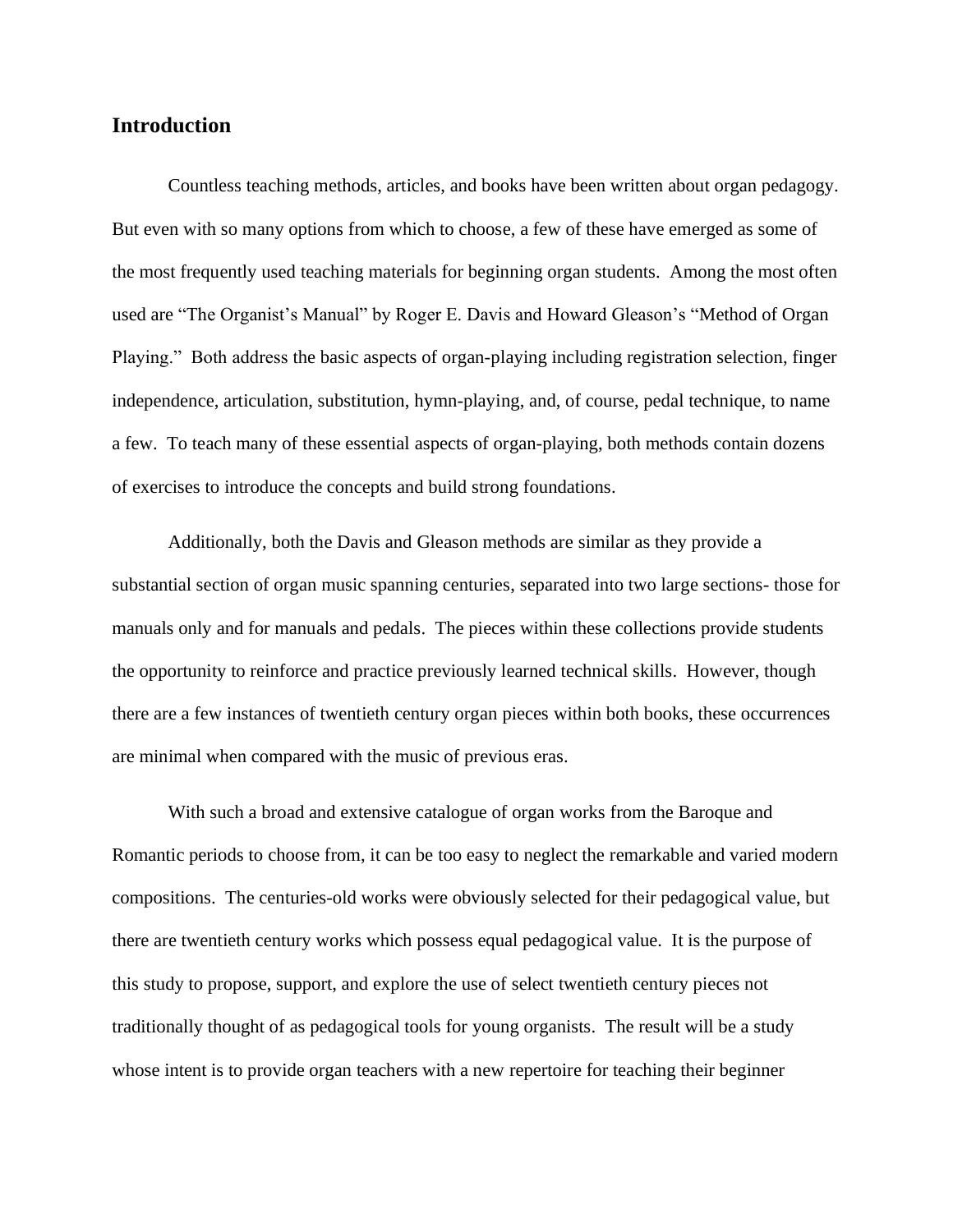students and provide beginners the opportunity to become acquainted with modern music and become more well-rounded musicians versed in the unusual sounds and harmonies of twentieth century organ literature.

All the music proposed for this study is drawn from one of three different collections by different twentieth-century composers: Hermann Schroeder's *Kleine Praeludien und Intermezzi,* Jean Langlais' *Vingt-Quatre Pièces,* and Daniel Pinkham's *First and Second Organbooks*. While most of these pieces were not originally composed for teaching purposes, there is enormous value to be gained in using them as such. Though only selected pieces will be examined, any composition from these collections can offer valuable lessons to the beginner as each one addresses many of the same technical skills introduced in the aforementioned methods books.

The study of works by these three composers will offer the student and teacher a good introduction to some of the various styles of twentieth century music. Hermann Schroeder (1904-1984) was strongly influenced by composers of the late Romantic period and is considered by many as a Neoclassical composer. Daniel Pinkham (1923-2006) is well-known for his experimental approach to writing music and blending old ideas with modern techniques. Jean Langlais' (1907-1991) music is written in a free tonal style, with rich and complex harmonies.

Despite their different compositional styles, all three men shared similarities, aside from being twentieth-century composers, as they served as teachers in their respective countries. Additionally, all three composers were church musicians and performers. As a result, any of the pieces within this study would be appropriate for use in a religious setting, making them an excellent learning supplement, but these pieces would work well on a recital program.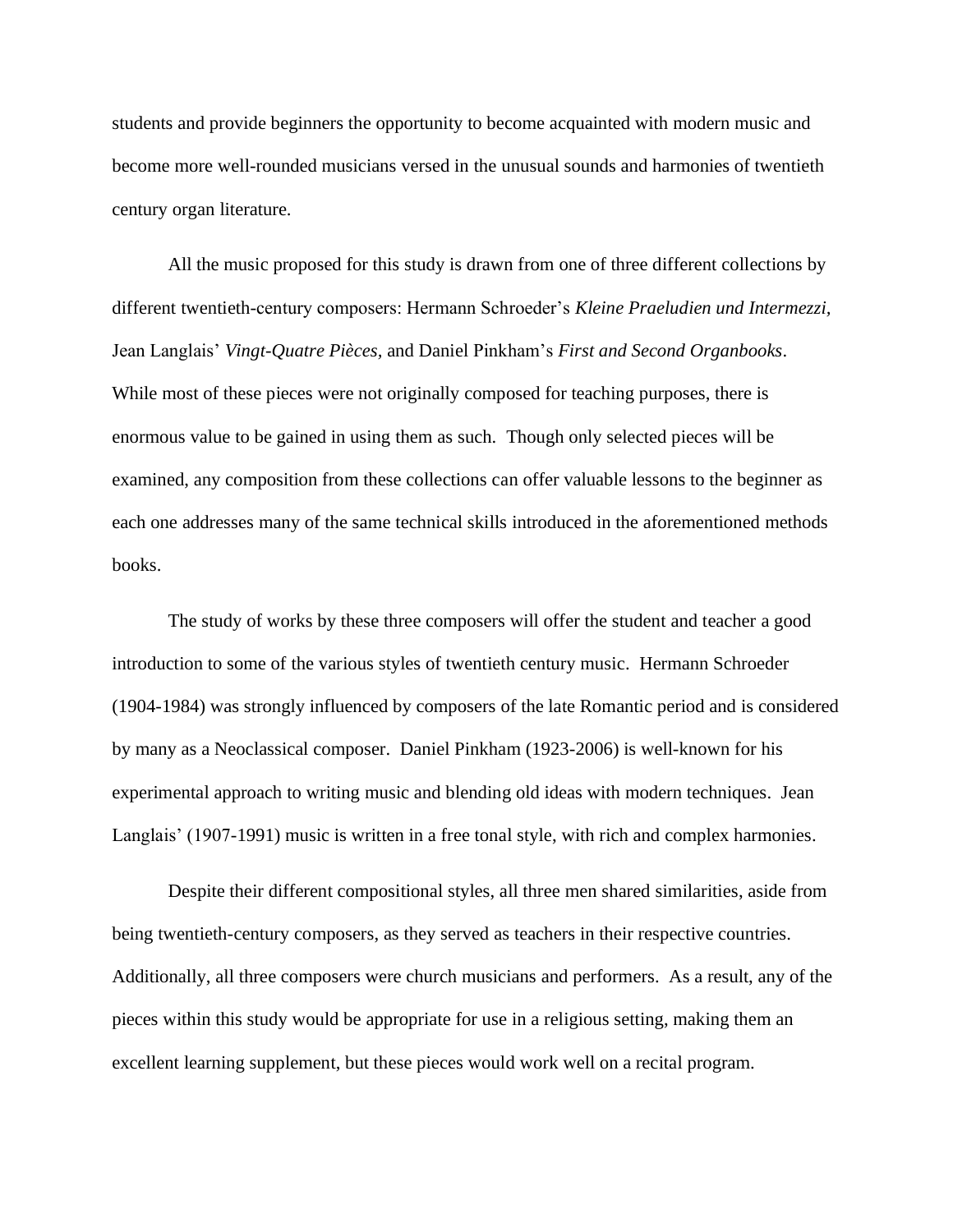The diverse nationalities of Schroeder, Langlais, and Pinkham means that these pieces together represent the broadest possible spectrum of organ pedagogies from across Western Europe and the United States, thereby ensuring a more well-rounded pedagogical approach.. With Schroeder born in Germany, Langlais in France, and Pinkham from the United States, a study of these composers' respective collections will provide students with an understanding of different schools of organ playing. Students will learn not only how these different approaches shape the ideas and techniques used to write the music but help dictate how the pieces should be played.

While these collections are useful pedagogical tools, they are also collections that clearly speak to the diversity of styles and backgrounds. Yet, despite this, little research has been conducted on any of these collections. Following a biographical account of their composers' lives, careers, and musical styles, this study will examine the valuable lessons offered by each selected piece. Additionally, the examination will include a closer look at the musical elements and techniques utilized in the compositional process, especially those which are unique to the twentieth century. At the conclusion of this study, there should be little doubt remaining as to the pedagogical value of these pieces and that these collections are fully deserving of a place within the catalogue of works regularly used in beginning organ instruction.

#### **Hermann Schroeder's Biography, Career, and Musical Style**

Hermann Schroeder is considered one of the most important German composers of the twentieth century. (Hermann Schroeder Society n.d.) He was born on March 26, 1904 in Bernkastel, Germany, and grew up in a Catholic family. Schroeder began piano lessons at age 6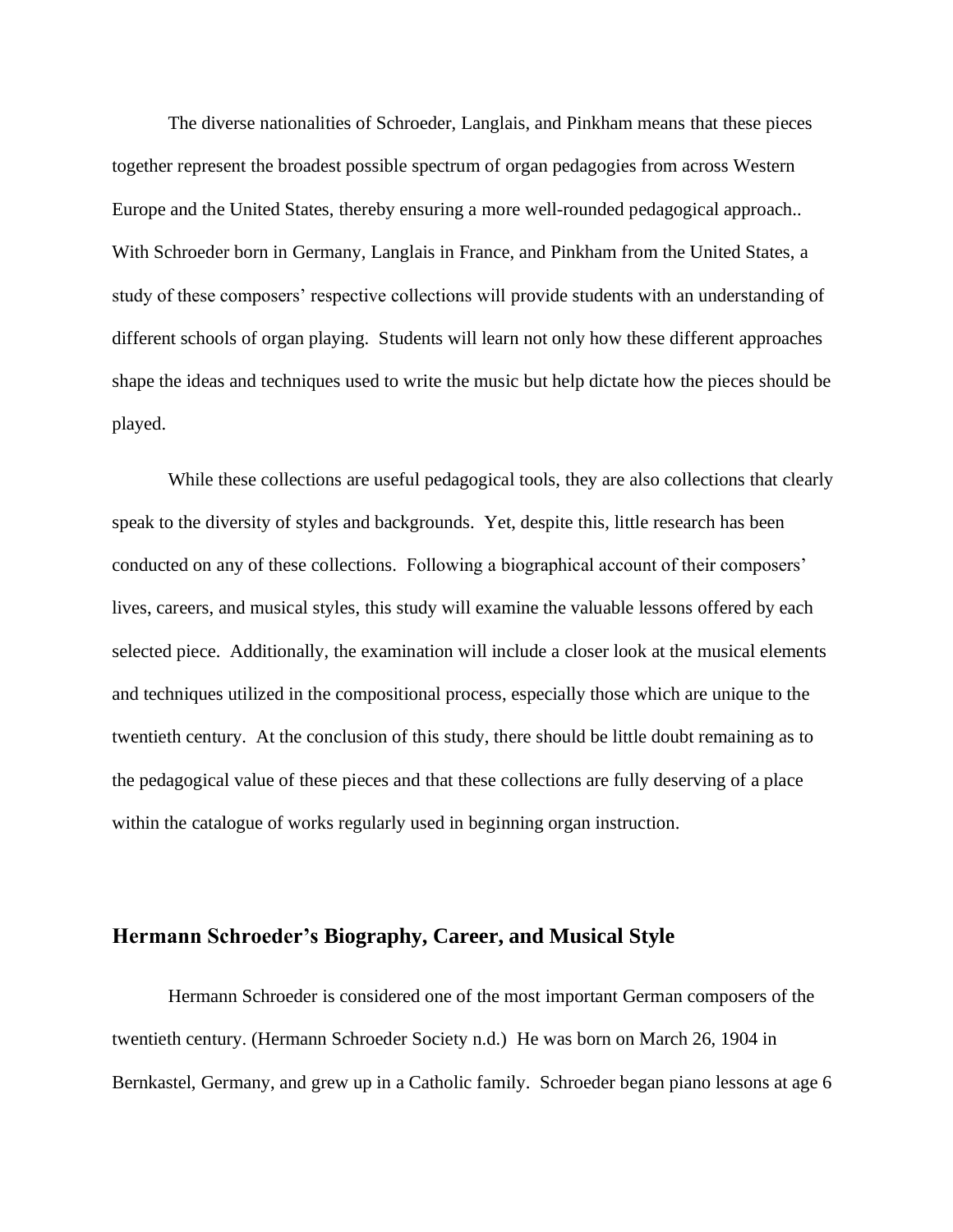before transitioning his studies to the organ by the time he was 11. Despite his early training in music, after high school, Schroeder did not attend a music school to continue his education, instead, attending the Jesuit Seminary in Innsbruck, Germany, studying theology from 1923- 1926. While there, he gave lectures of his own on both philosophy and musicology.

Following his studies at the seminary, Schroeder entered the Cologne Academy of Music, completing his education in 1930, during which time he studied church music as well as composition, conducting, Gregorian chant, music pedagogy, piano, harpsichord, and organ. It was not long after his studies at Cologne that he began to make a name for himself as not only an organist and composer, but also as the author of fundamental articles on the reform of church music. (Hermann Schroeder Society n.d.) He joined the International Society for the Renewal of Catholic Church Music, a group founded in Frankfurt in 1930, and it was through Schroeder's work with this society that his musical works first attracted the attention of a wider public. The early 1930s saw Schroeder travelling throughout the Rhineland with Heinrich Lemacher, a fellow German composer and music pedagogue, and the two spoke at various events about new, contemporary church music. (Hermann Schroeder Society n.d.) Decades later, Schroeder would again work with Lemacher to publish several significant music theory textbooks, (though none are available in translation.) (Key, Hermann Schroeder: Mid-Life & Choral Works 2016)

Schroeder's first professional post was as teacher of theory at the Rheinische Musikschule in Cologne, where he taught from 1930 to 1938. (Key, Hermann Schroeder: Mid-Life & Choral Works 2016) In 1938, he became a cathedral organist at St. Paulin in Trier, and in 1939 until his convocation for military service in 1941, he was a student counselor and director of the Trier Municipal Music School. (Hermann Schroeder Society n.d.) After the war, Schroeder was appointed as professor of composition, music theory, conducting, and history at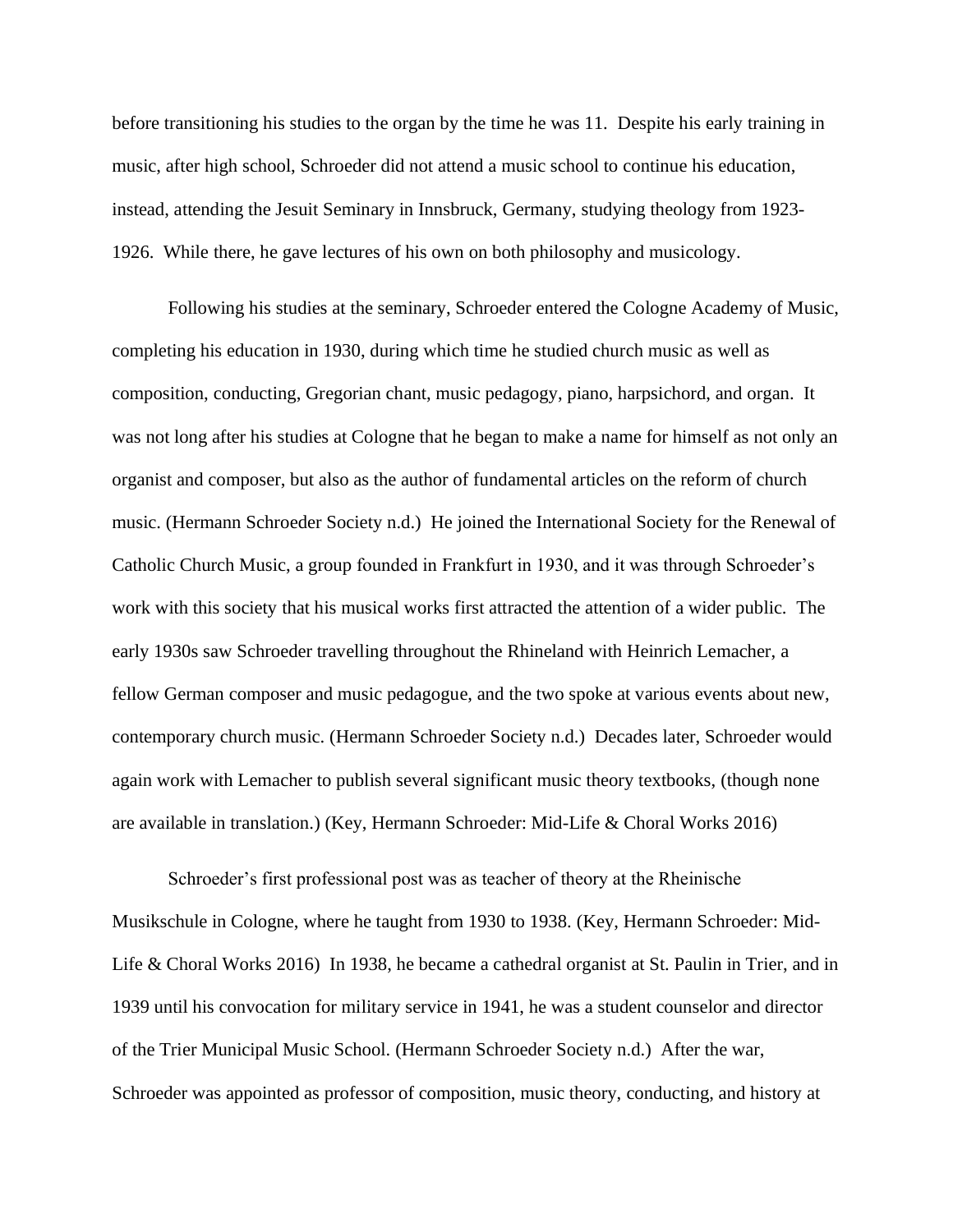the Academy of Music in Cologne, where he remained until 1981. At the same time, he also taught as a lecturer for music theory at the musicology seminar of the University of Bonn (1946- 1972), conducted the Cologne Bach Association (1946-1961), and the Madrigal Choir at the Cologne University of Music (1946-1974).

In 1961, a serious illness curtailed many of Schroeder's artistic activities, most especially his practical work as performer and conductor. (Skeris 1984) This illness eventually forced him to give up many of his positions and reduce his teaching responsibilities at the University of Bonn to a minimum. With fewer public appearances as conductor and organist, Schroeder turned to composition as his link to musical practice. On May 31, 1974, the University of Bonn awarded Schroeder an honorary doctorate, in grateful recognition of his accomplishments as musician and conductor. From 1981-1983, he held a teaching position for musical composition at the church music school in Regensburg, (Hermann Schroeder Society n.d.) his last post before his death in 1984.

Throughout his career, Hermann Schroeder played an important role in the re-orientation which took place in contemporary Catholic church music. As a composer, Schroeder found much inspiration in the music of the Medieval and Baroque periods, and these centuries-old musical elements such as Gregorian chant and modal scales can be found alongside the modern harmonic practice of the twentieth century, including occasional hints of atonality. His ability to cleverly combine stylistic techniques both ancient and modern in his liturgical music earned the praise of Pope John Paul II. His unique musical blend of the old and the new ultimately caused Schroeder to be classified as a member of the Neo-Baroque/Neo-Classical movement of the twentieth century, alongside Paul Hindemith and Hugo Distler. (Heiskanen 2018)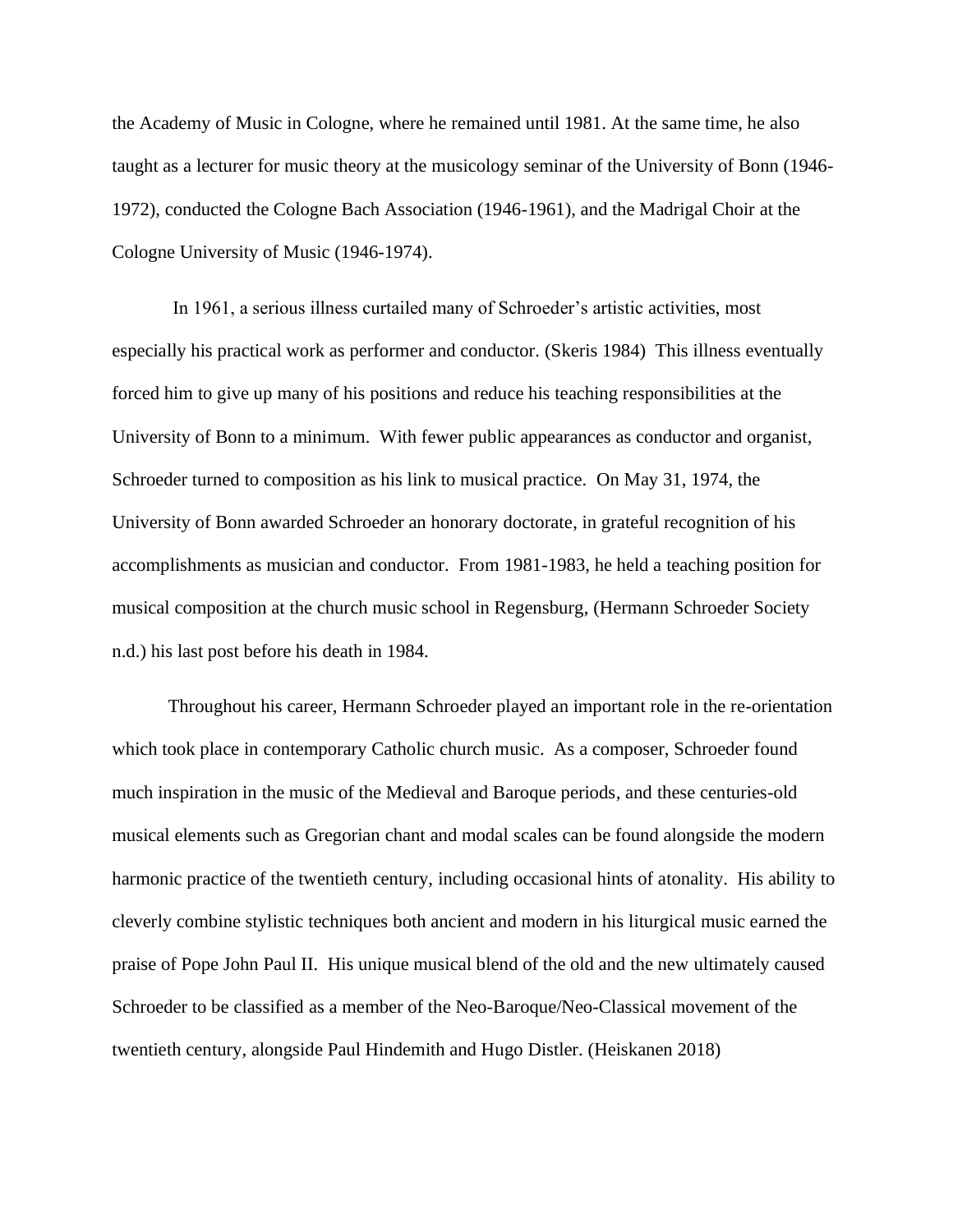Schroeder, like so many German composers, particularly organ composers, greatly valued the idea of counterpoint in his music. Following the traditions set by their famous Baroque predecessors including Diedrich Buxtehude and J.S. Bach, German composers have historically been drawn to musical structures designed to showcase contrapuntal techniques. Polyphonic pieces like preludes and fugues, and improvisatory-sounding pieces like toccatas and fantasia are among the preferred forms. Examples of Baroque elements can be clearly heard within Schroeder's music in his use of motorized rhythms, multi-layered counterpoint, fugal textures, short forms (Key 2016), set against extended, yet relatively conventional, tonality.

Schroeder often kept his compositions simple, designed to serve the Catholic liturgical setting, and, as a result, his style has been described by some as "austere and emotionally temperate". (Contre Bombarde 2016) But Schroeder saw music as a "practical" commitment to the "mandatory inheritance" from Bach. In his works, he did not seek to simply copy or go back to the past. Instead, Schroeder was able to look both forward and backward in a way that created an eclectic, yet internally cohesive modern musical language. (Key 2016)

### *Kleine Praeludien und Intermezzi*

Schroeder composed a substantial body of music during his life, but his "Kleine Praeludien und Intermezzi" was an early work. While well-renowned in Germany, as a composer, Schroeder is lesser known within the United States. Published in 1932, his Opus 9 is one of his most widely regarded collections, (Key 2016) written during Schroeder's time at the Rheinische Muskischule in Cologne, his first professional post.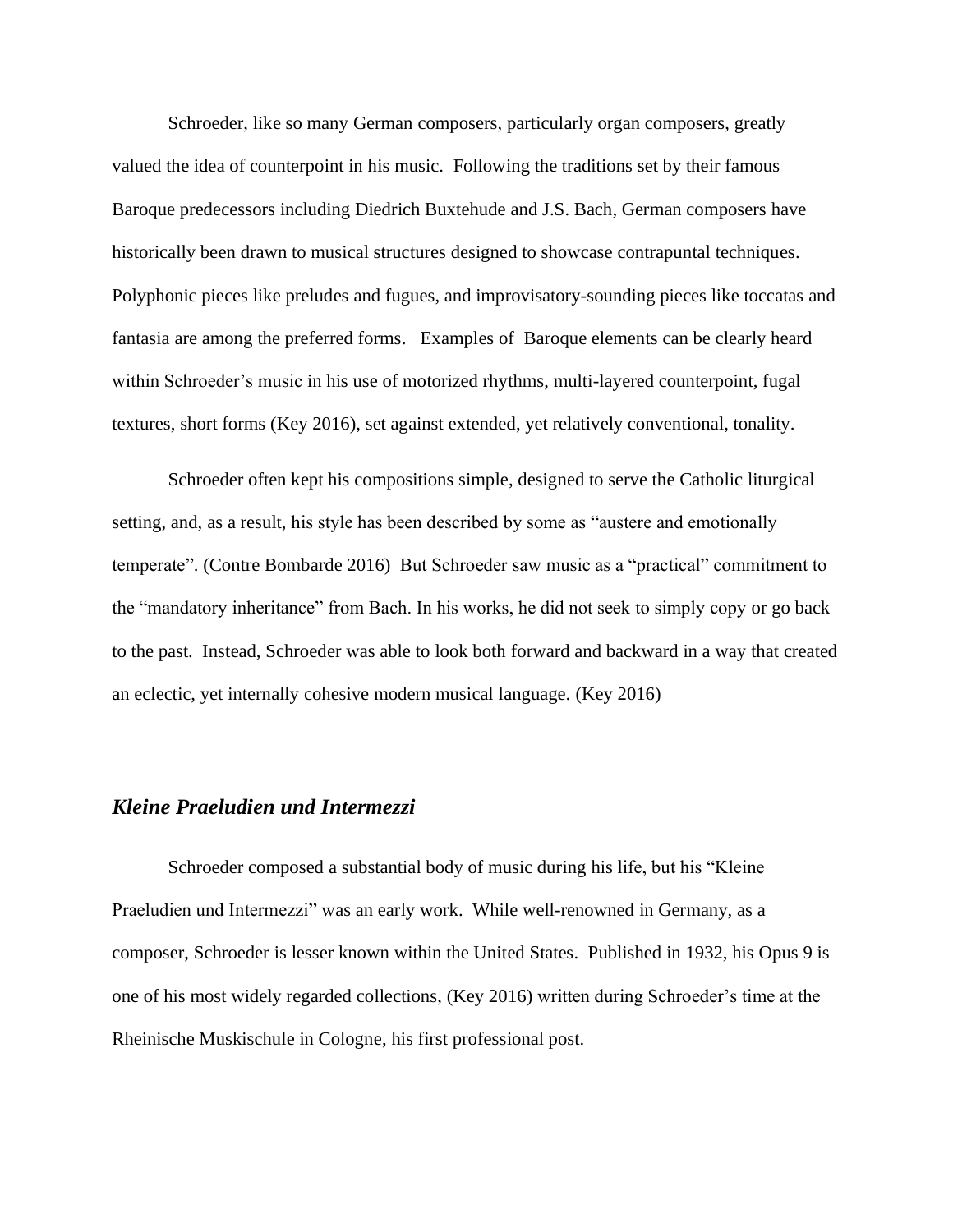To fully appreciate the pedagogical value of Schroeder's *Kleine Praeludien und Intermezzi*, it is necessary to study and analyze the individual pieces found within the collection. Though any of the six pieces offer excellent works of study for the beginner organist, for the purpose of this study, III, IV, and VI have been chosen as representatives of the important lessons that organ teachers can impart in their teaching of the overall work.

#### **Schroeder's "III, "** *Allegro Moderato*

Hermann Schroeder's "III," *Allegro Moderato*, is, like all of the pieces in the set, very modest in size, numbering only twenty-seven measures. Yet within these twenty-seven measures can be found many of the stylistic qualities for which the composer was best known. The perpetual movement of the sixteenth notes, the compact form, and contrapuntal texture wellrepresent Baroque-era traditions. But alongside these traditional elements, modern ones appear also, as evidenced by the shifting time signatures and some distinctly twentieth century harmonies, particularly at the conclusion. Schroeder's penchant for blending the old and the new enables students to simultaneously learn techniques that will aid them in playing both Baroque and twentieth century music. Additionally, other important techniques are presented as well, including registration, articulation, and independence of hands and feet.

In ternary form, the opening A section consists of measures 1-9. The digressive B section follows and reaches its conclusion in measure 16. Next comes a varied restatement of A that leads to the conclusion in measure 27. Beginning right at measure 1, Schroeder's tempo and registration notes simply read "*hell, ohne 16'*". Translated to English, the piece calls for a full, bright sound, with no 16' stops in either the pedals or the manuals. The specificity of the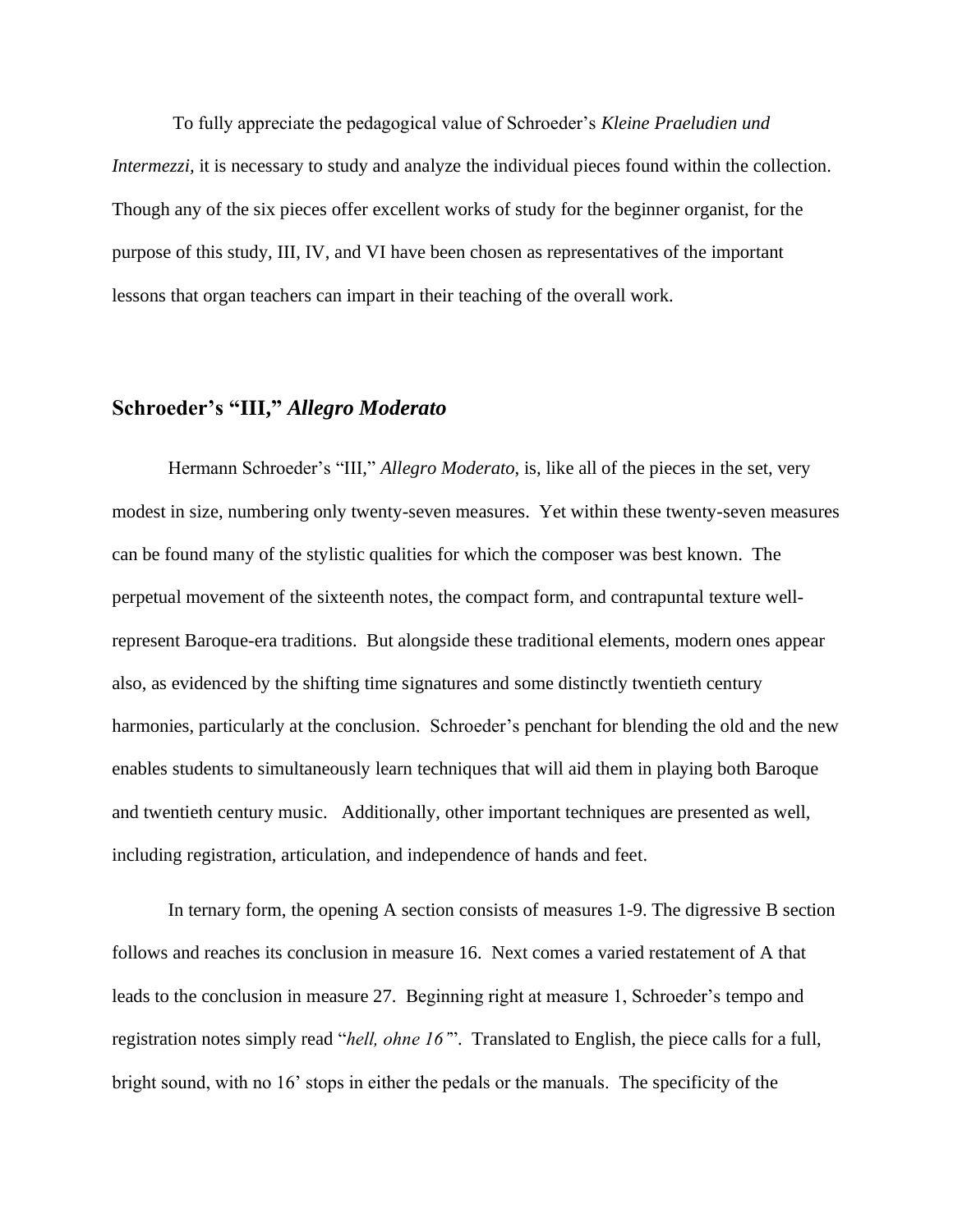instructions to avoid 16' stops seems to suggest that the piece, comprised of three independent voices, should be reminiscent of a trio sonata, a popular composition in the Baroque period. The obviously contrapuntal texture of the piece, right from the start, seems to support this interpretation. For a beginner organist, being called on to play three melodically and rhythmically independent voices is challenging. Aided by the ternary form of the piece, once the opening measures are learned, the student will have learned nearly half of the piece. The technical benefit of navigating the independence between the hands and the feet is that students will find themselves better equipped when approaching more advanced pieces, such as trio sonatas and fugues.

This independence starts right at the outset, but in m. 5, the composer lessens the complexity but introduces a new compositional idea- imitation. Examples of this technique occur in mm. 5-8, where Schroeder starts a dialogue between the upper voices. Starting in m. 5, the left hand begins a short statement that concludes in the following measure. This same motive is then echoed by the right hand, an octave higher and nearly a whole beat later than the original statement. Almost immediately after the right hand's restatement, the motive repeats, this time starting in the right hand, imitated similarly in the left hand. Though not necessarily easily played for beginners, the relative simplicity of the examples of imitation used in these measures are both easily seen and heard, providing students with a suitable introduction to a compositional technique they will inevitably encounter again.

Among the many twentieth century techniques used, changes in meter appear to present another point of interest. Although changing time signatures in a piece certainly occur in traditional works, they are more frequent in twentieth century music. This change in meters can be implied by shifted accents or syncopations, or they can be expressly notated by the composer.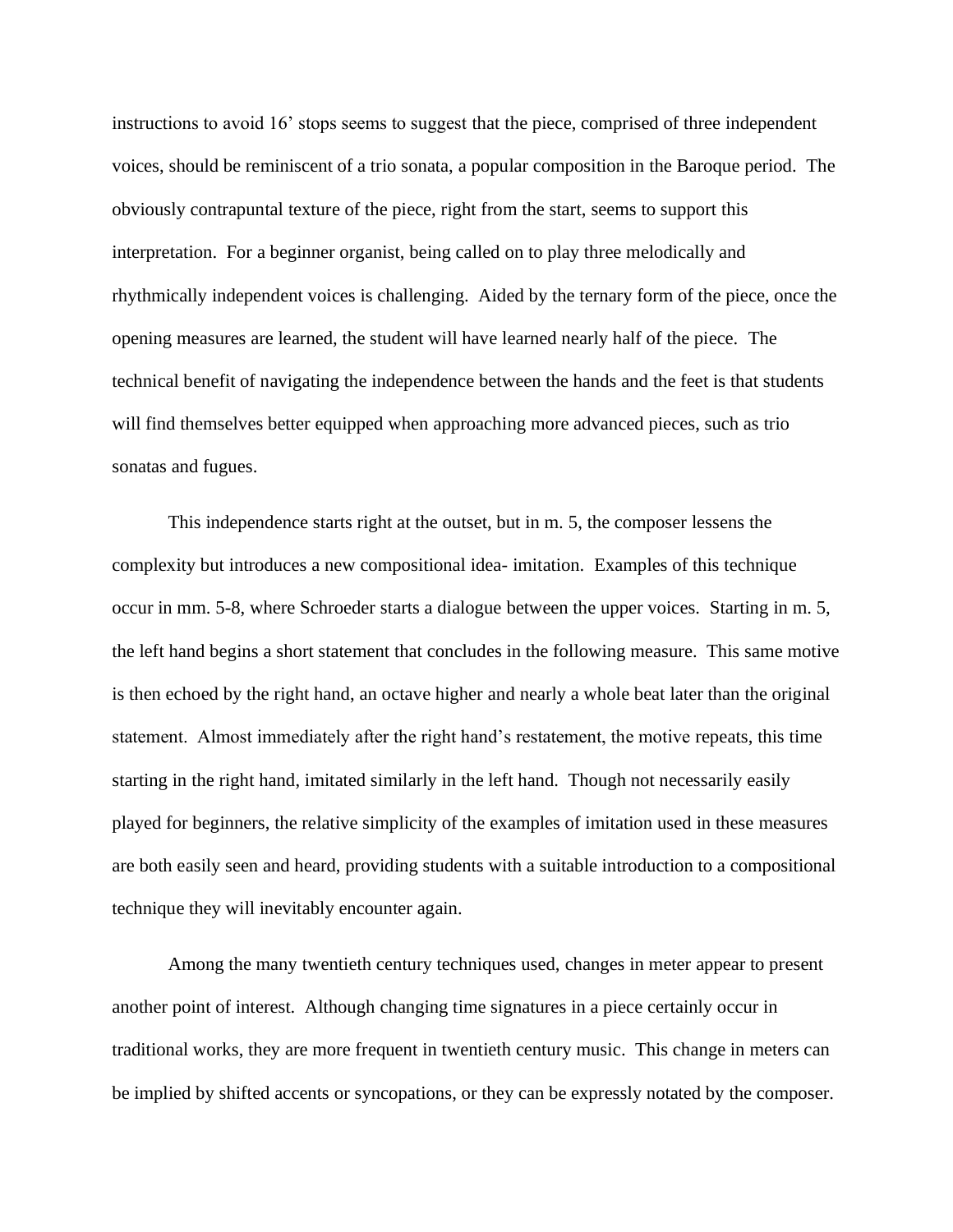(Kostka 2016) In the case of Schroeder's "III," metric changes are expressly notated. Though the piece remains largely in common time, Schroeder introduces a measure in 5/4 time, a meter sometimes referred to as an asymmetric meter. The numbers 5 and 7 are especially favored as the top number of time signatures for post-tonal music (Kostka 2016). Within the context of this piece, these changes in meter are neither frequent nor particularly challenging, but the brief but notable use of 5/4 can serve as an excellent introduction to a typical twentieth century compositional technique for the student. In addition, these changes in meter can also provide students with phrasing indications. Throughout the piece, these time signature changes all occur at cadential points in the piece, as seen, for example, in m.4, m.15, and m.19. The return to common time in each measure following the meter changes then indicates the start of a new phrase or section of the piece.

Along with the change in meter in m.23, both a ritardando and a crescendo appear at the end of the measure, the only occurrence of either within the piece. Until m.23, the closing A section is nearly identical to that of the opening A section. But the change in meter, the dramatic decrease in tempo and the increased dynamics at the end of m.23 represent the conclusion and act as the piece's codetta. This codetta features a thickening of the texture of the piece by adding a fourth voice, and a dynamic increase as well.

With the chords built by these four voices, Schroeder then implements harmonies far more dissonant and chromatic than anything heard previously in the piece. The sound of dissonance within these measures comes from his use of a variety of unresolved seventh chords, and it is these unresolved dissonances that ultimately contribute to a temporary sense of suspended tonality as the piece nears its conclusion. This dissonance, combined with the rhythmic motion slowing in m.26 adds a definite feeling of finality to the D major chord that is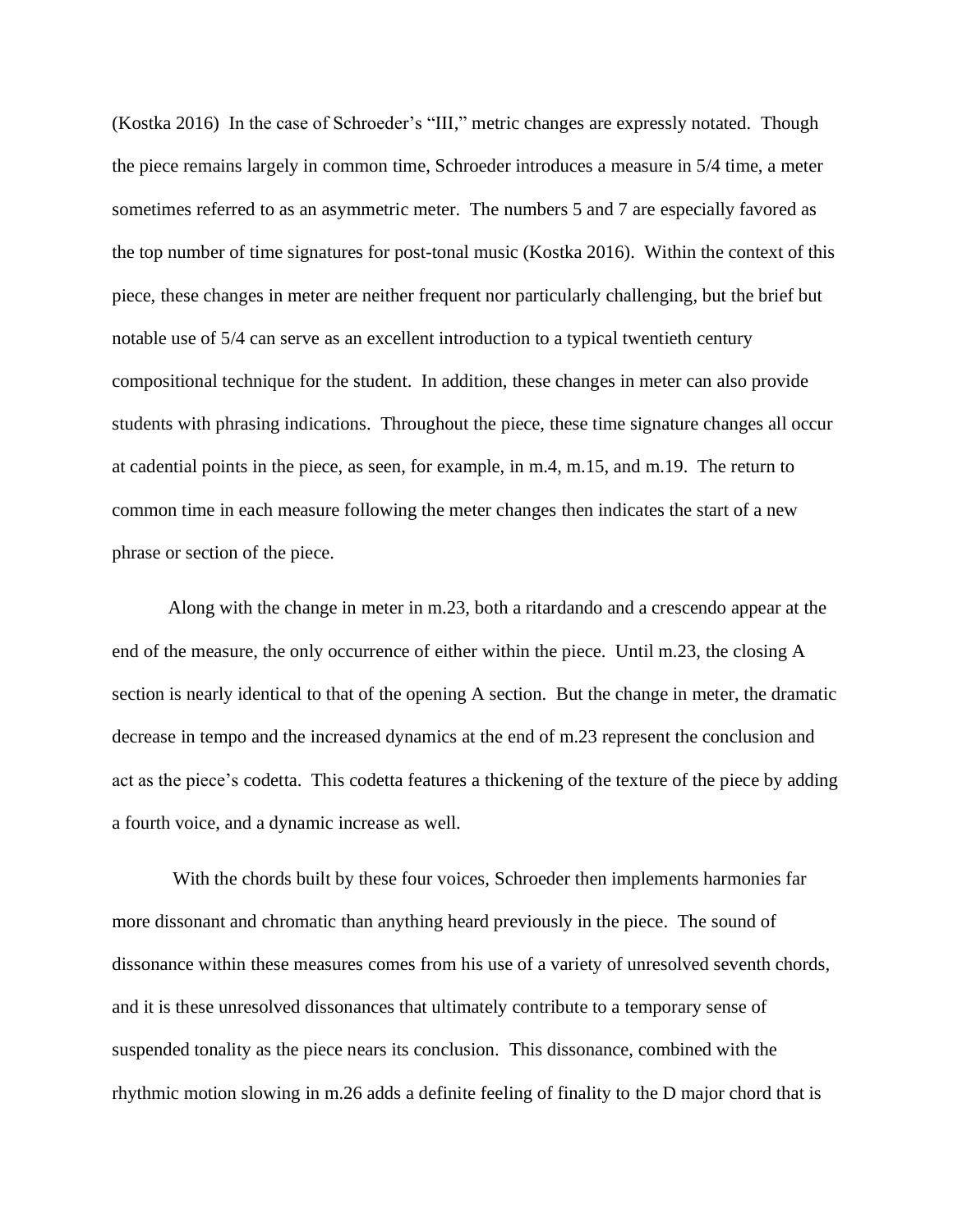enhanced by the use of a Picardy third, a common conclusion in Baroque pieces composed in minor keys.

One more important lesson can be taught from this piece by Schroeder. Throughout the piece, the composer very clearly indicates the changes in tempo, dynamics, meter, and even manuals. In the music, he also includes a handful of slur marks throughout the piece, such as the two found in the top voice in the first full measure. Occurring only between two notes in the few times they are included, these marks are definitely too short to be considered as phrase marks, and so then the inclusion of these slur marks brings into question exactly what kind of articulation Schroeder had in mind when he composed this piece. Articulation in organ music can vary based on several factors, one of the most important of which is when a piece was written. For example, non-legato touch is considered the normal touch for most organ music in the Baroque period. However, new trends emerged in the nineteenth century, and under the long line and legato touch of the Romantic piano idiom, legato playing became the norm for the organ as well (Kim 2002). Knowing that in his music, Schroeder saw himself as continuing the legacy begun by Bach, it seems logical to assume then that a non-legato articulation is what Schroeder had in mind for his "III." The occasional slur marks in the score should technically then be the only truly legato notes of the piece, and as such should be emphasized. The challenge for students, or any organist for that matter, is to play the rest of the piece with non-legato articulation without having the music sound too choppy or disconnected. Carl Philipp Emanuel Bach's words, first published in 1753, address this perpetual struggle for not only organists, but all keyboard players as well: "There are man who play stickily, as if they had glue between their fingers. Their touch is lethargic; they hold notes too long. Others, in an attempt to correct this,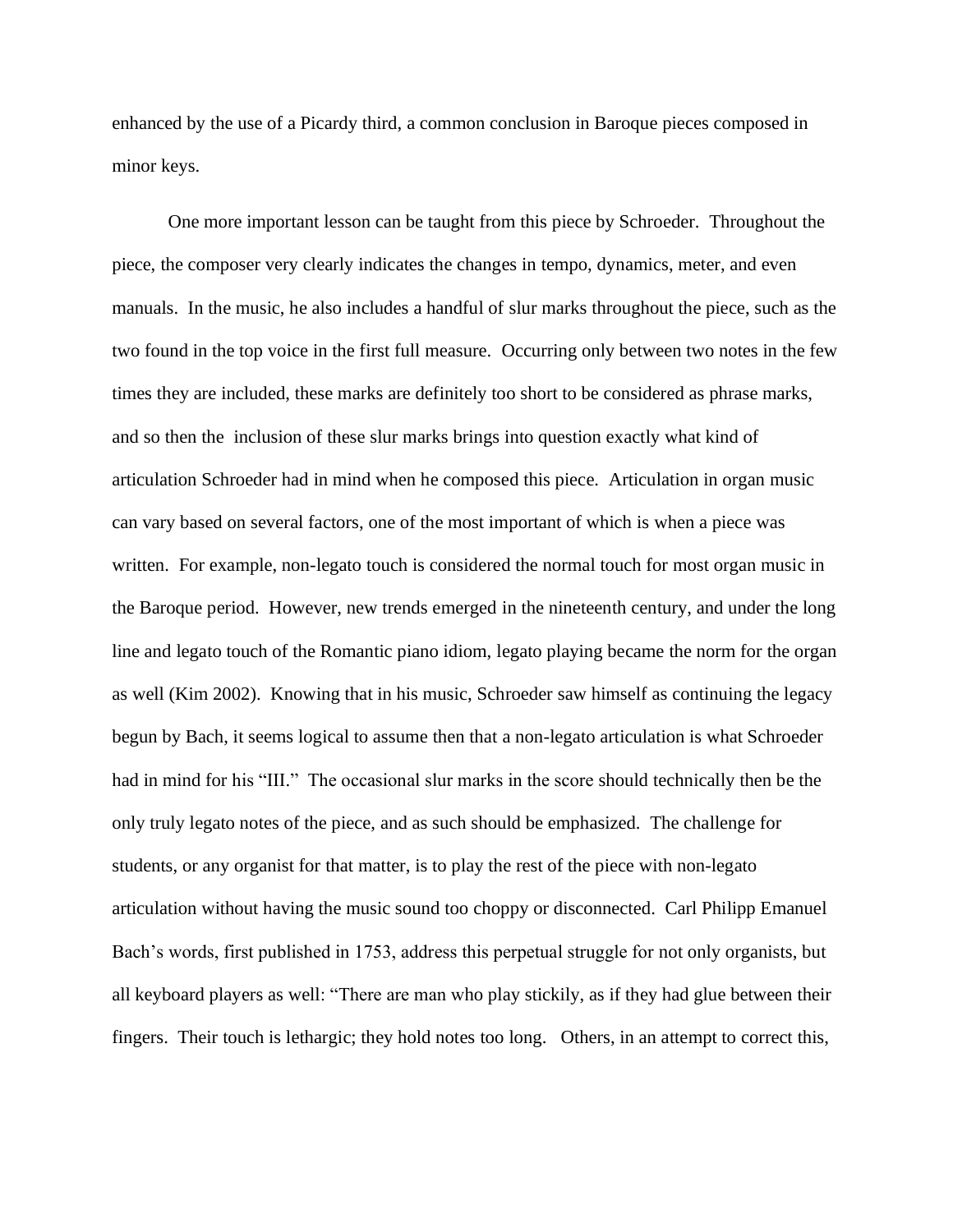leave the keys too soon, as if they burned. Both are wrong. Midway between these extremes is best. Here again I speak in general, for every kind of touch has its use." (Kim 2002)

To achieve this "midway [point]" that CPE Bach described, it is necessary to choose careful fingering to avoid an overly choppy sound. Nowhere in this piece is this truer than in the closing measures where the fourth voice and the string of parallel sixths in the right hand part require the player to use substitution and to share notes between hands to meet the technical demands. As with much organ music, Schroeder provides no fingering suggestions, offering students an excellent opportunity to come up with their own fingerings that should ultimately enable the desired articulation.

# **Schroeder's "VI,"** *Poco Vivace*

Schroeder's "VI," *Poco Vivace,* is the final piece in his *Kleine Praeludien und Intermezzi*. This concluding piece shares some similarities with "III", both musically, as well as pedagogically. Because of these similarities, and because "VI" is less technically difficult than "III," organ teachers might want to consider starting students with "VI," and then introduce "III" as a follow-up piece to reinforce some of the pedagogical concepts found in "VI." It is important to note, however, that "VI" is much more than a reiteration of the pieces preceding it, and features its own unique opportunities for learning as well.

Like "III," "VI" contains similar Baroque elements mentioned above. Also, with no other articulation marks, it can safely be assumed that once again the organist is called to play with a neutral touch. In essence, the entire piece could be played this way, but the B section of this piece,- measures 17-27,- presents a much more lyrical line that contrasts with the chordal,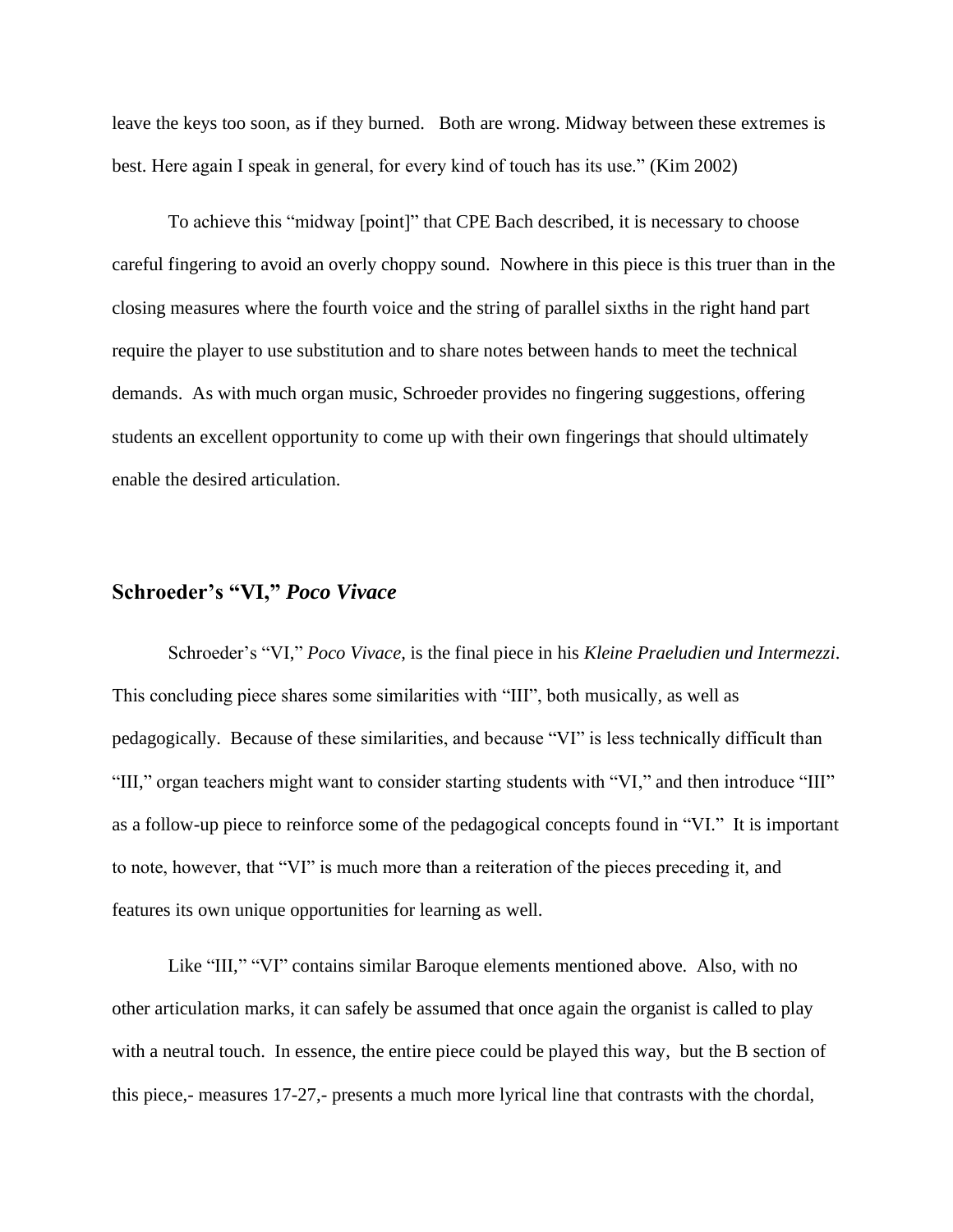processional sound of the material on either side of it. At the start of the B, Schroeder introduces a change in tonality, dynamics, texture, as well as a change in manuals. These structural phenomena combined with the shift in character justifies an adjustment in articulation as well. A more legato touch in this melodic section creates more contrast as well as introducing the importance of making informed musical decisions based on the material in the score. This is a vitally important part of their education.

Another similarity between "VI" and "III" are the occurrences of shifting meters that are found in both pieces. But where in the "III," these instances are few and far between, the use of changing meters in the "VI" is much more frequent, particularly in the outer sections, where the meter changes with nearly every measure. In order to perform with consistent rhythm and tempo, these frequent metric shifts in m.1-10 will require division of the beat, in order to feel the eighth note pulse regardless of the meter.

An unusual development in this movement is the use of parallel fifths. These fifths are another example of Schroeder's tendency to combine elements of the old and new. All hollow fifth chords, triads containing no third, these sonorities are reminiscent of the organum used in the Medieval and Renaissance Eras for much of the sacred music, and from which polyphony was derived. Since much of Schroeder's music was intended for Catholic liturgical use, it stands to reason that he would seek and find much inspiration in the church's ancient music traditions. But Schroeder's use of parallel fifths shows not only the influence of the past, but of the present as well. Though in traditional tonal music parallel fifths might occur on rare occasions, their use was exceptional. In modern music, composers have no aversion to parallel intervals of all kinds, which leads to a redefining of aspects of counterpoint and to new developments in texture. (Kostka 2016)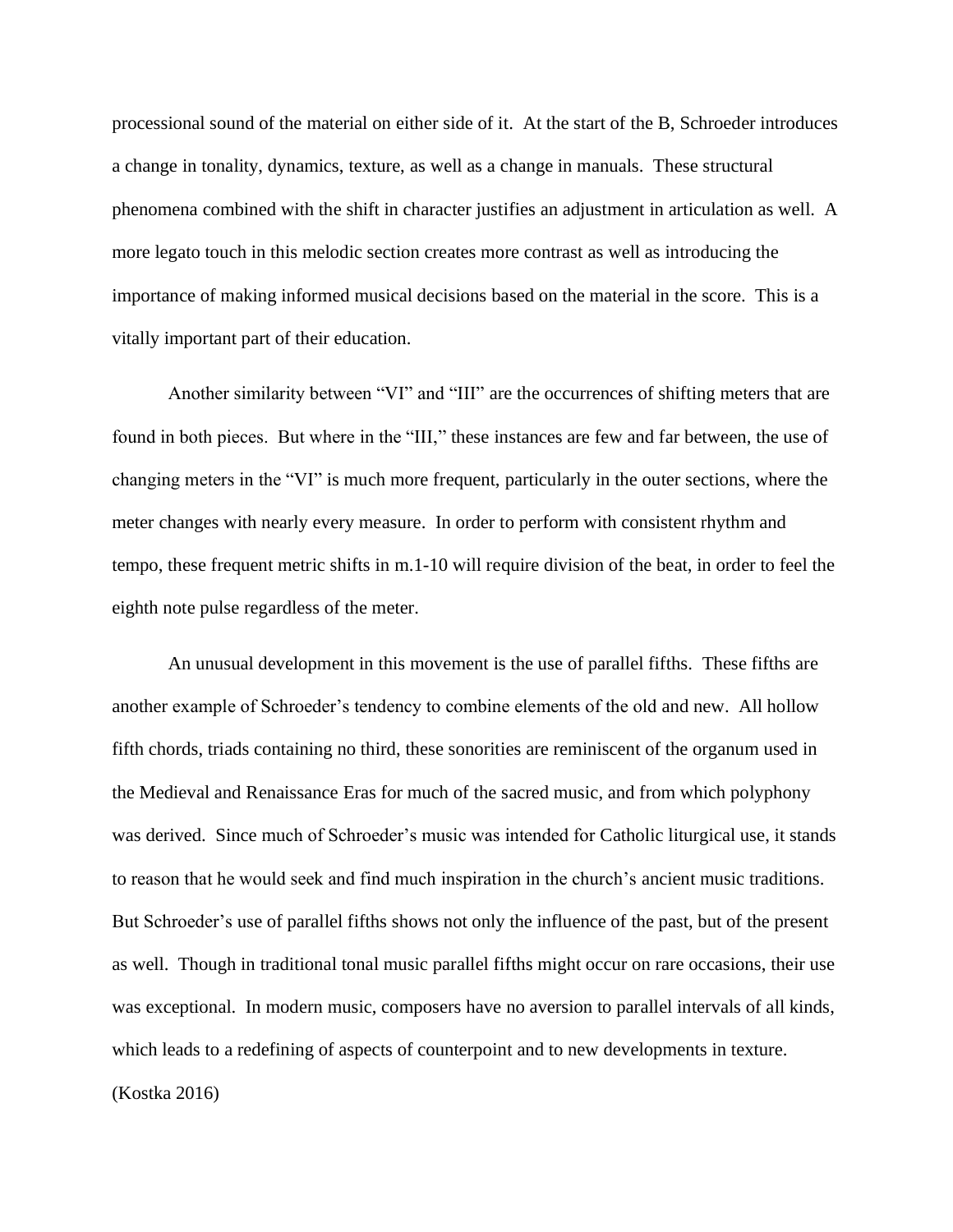But besides serving as an excellent introduction to ancient and modern music composition, these parallel fifths also serve as a technical teaching tool. The fifths, particularly those of the descending scale of m.15, require proper fingering and articulation to achieve the desired neutral touch. This challenge, combined with the chromaticism of the fifths, as well as the descending alternating thirds in the pedal part, makes these few measures some of the most technically challenging measures.

Following this tricky passage, the B section begins where Schroeder calls for many changes, including a dramatic change in dynamics- changing from fortissimo to piano- and both hands moving up to another manual. The texture changes to a two-voice duet, and even the tonality changes, briefly tonicizing the flat VI, A-flat major. The character of the piece also undergoes a change, as the B section is more lyrical than the opening. Just as he did in his "III", Schroeder again uses imitation in his "VI," and nearly the entire middle section of the piece is built around the motive introduced by the left hand at the start of the section. After its initial statement, the motive is repeated in the right hand an octave higher. From there, the motive is either fragmented or transposed in nearly every measure of the section, a single idea able to span ten measures, not totally dissimilar to the idea of a fugue.

In the pickup to m.28, the greatly diminished dynamics suddenly return to fortissimo. Along with this change, both hands return to the Great and the chordal texture and opening material returns. This restatement of the opening section clearly defines the ternary form, ABA', because Schroeder introduces concluding material that serves to end the piece with an impressive V11- I cadence in mm.46-47.

The cadence there concludes not only the individual piece, but the entire set of preludes and intermezzi. The cadence is a prime example of twentieth century composers extending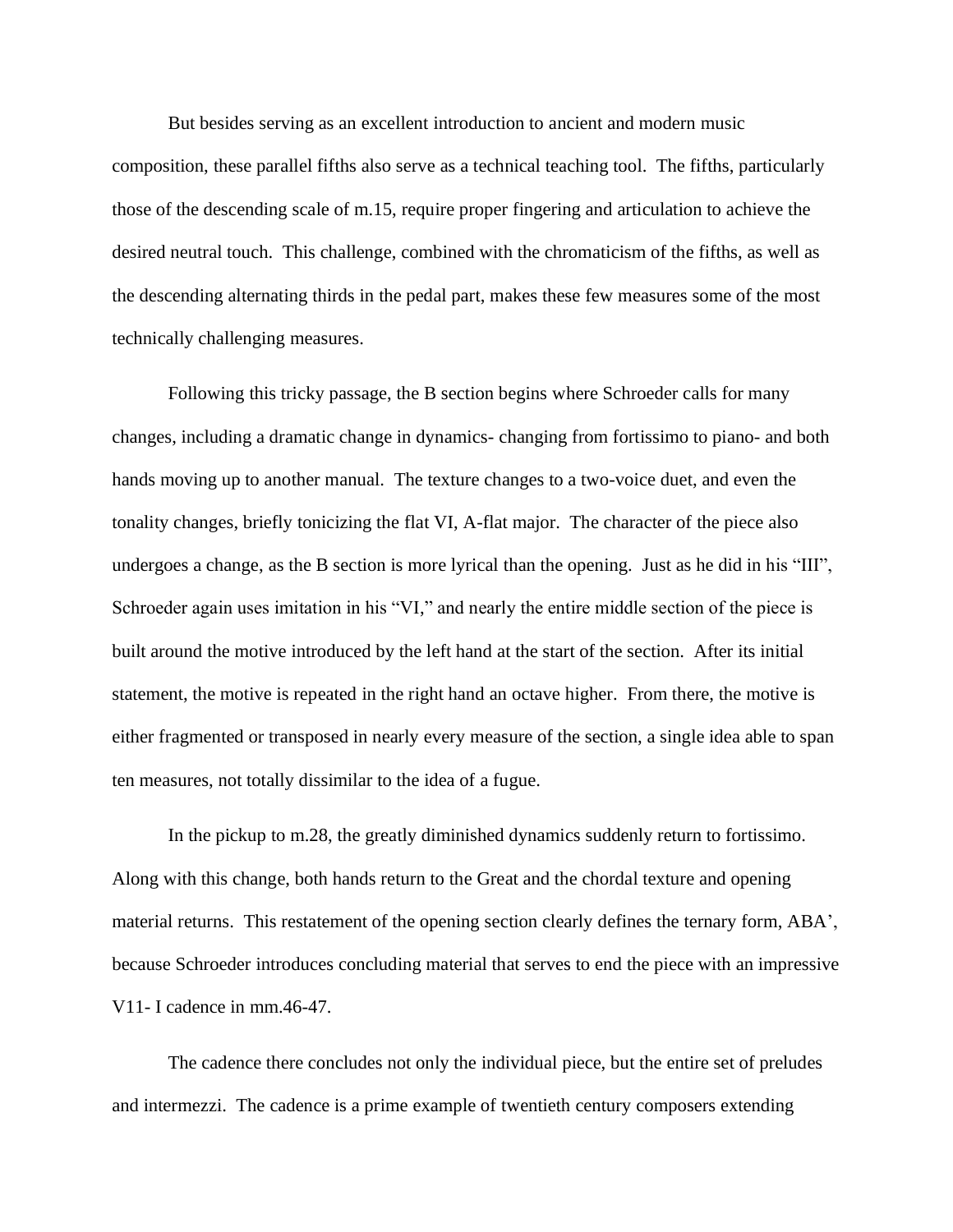tertian harmony beyond just the basic triads and seventh chords. Ninth, eleventh, and thirteenth chords can be built on any triad. In practice, though, it is most often dominant and secondary dominant chords that receive this treatment. Chromatic alterations, especially of chords with a dominant function are often used, thus explaining the A-flat in the V11 chord. (Kostka 2016) Chords expanded beyond a seventh are frequently incomplete, but in the penultimate measure of the "VI", Schroeder uses all six pitches of the eleventh chord, and providing with a bold and bigger alternative to the traditional V or V7-I cadence.

Also found within the piece are a few other technical challenges that deserve mention and from which, beginner organists will undoubtedly benefit. The piece's opening is a prime example of sharing notes between hands on the manuals. One might look at the opening measures and assume they were written for the right hand only, and a beginner organist, might at first attempt to play the piece in this manner. But if the notes are divided between both hands, it becomes easier to play the passage with the proper articulation and with much greater ease, given the rapid tempo. More than this, though, by teaching students the technique of dividing notes between the hands regardless of where on the staff the notes appear, it lays the foundation for a technique used throughout organ repertoire and, is a technique frequently used in hymn playing.

Another place for a potential learning opportunity comes in mm.16-17 where Schroeder introduces double pedal notes at the octave. Though two-note dyads are not necessarily difficult to play, these notes call for the organist to play with two hands and two feet simultaneously and could very well be a student's first encounter with such a technical challenge. Also in the pedal part of this piece, Schroeder incorporates several instances of leaps of a seventh, octave leaps, and in the penultimate measure, the leap of a ninth. These large intervals could pose a challenge for students still familiarizing themselves with the pedalboard. It should be noted that out of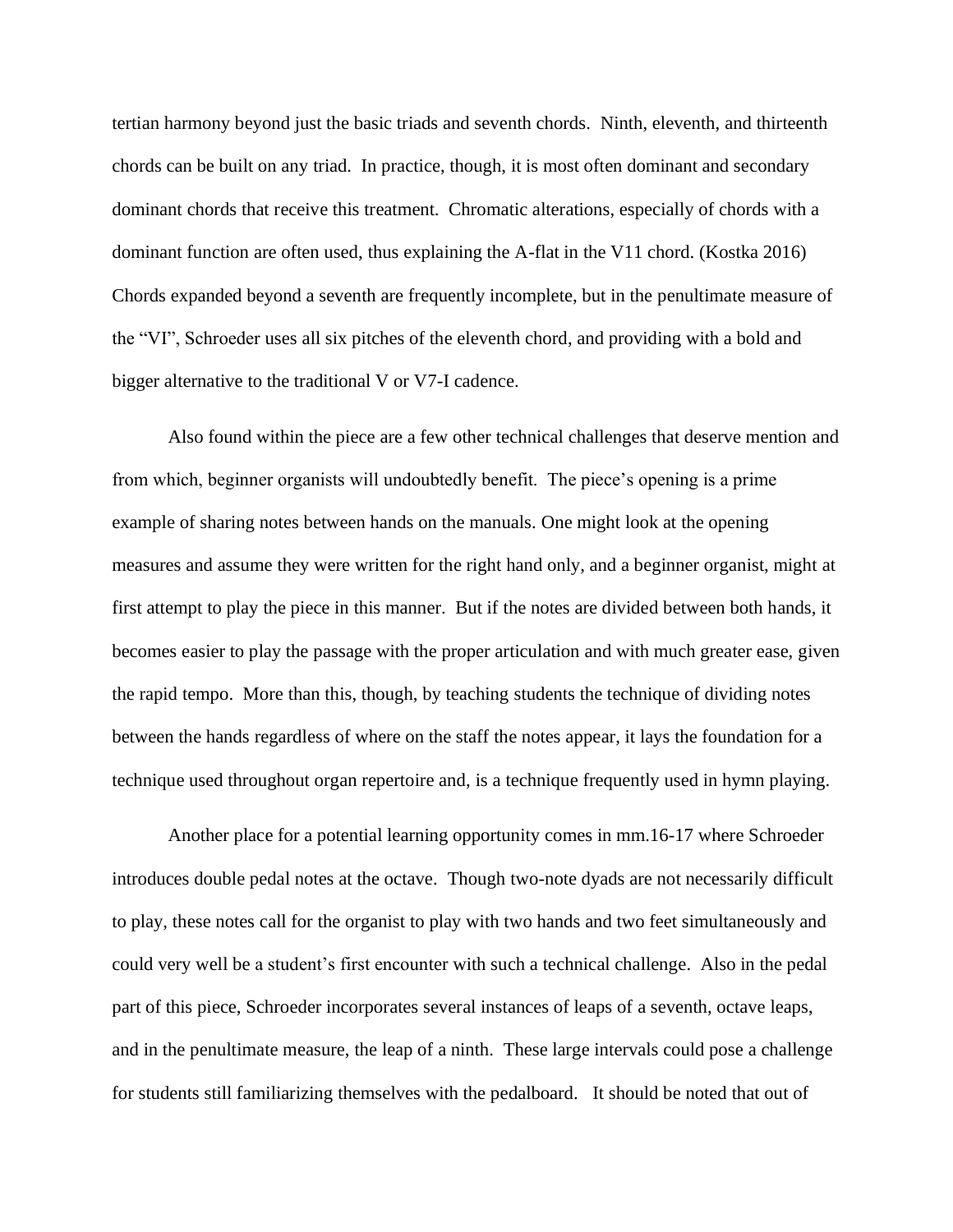every piece and every composer in this study, the pedal parts in Schroeder's *"*VI" and "III" are the most technically demanding.

# **Schroeder's IV, "***Allegretto"*

Without a doubt, Schroeder's "IV," *allegretto*, is the least challenging piece examined in this study from the set. This is not to say that the piece does not offer any pedagogical benefits. On the contrary, this piece offers some unique opportunities for learning that are not found in the other aforementioned works. Rather, the lesser degree of difficulty is mentioned only to recommend the piece as a possible starting point for students beginning to learn the entire set.

The "IV" stands in marked contrast from the other works studied here in more ways than just the level of technical difficulty. The tempo of the "IV" is slower, the character of the entire piece is lyrical and more subdued than its energetic counterparts. Where the "III" and the "VI" are contrapuntal and largely polyphonic, the "IV" is chordal and homophonic. The pedal part is also less difficult, as it is noticeably absent from much of the work.

But the biggest difference between Schroeder's "IV" and the others in the study is the difference in articulation. Where, in the "III" and the "VI" the articulation was not explicitly indicated and required the player to make informed decisions on the correct approach, "IV" is clearly marked as legato for the entirety of the piece. By all appearances, the piece is uncomplicated, due to the simplicity of the rhythmic and technical material, but the legato touch makes the piece more of a challenge, especially for beginners. In mm.1-19, this challenge exists primarily in the left-hand part, which is asked to play not only the parallel fifths of mm.1-9 absolutely legato, but the even more difficult parallel sixths which follow. For proper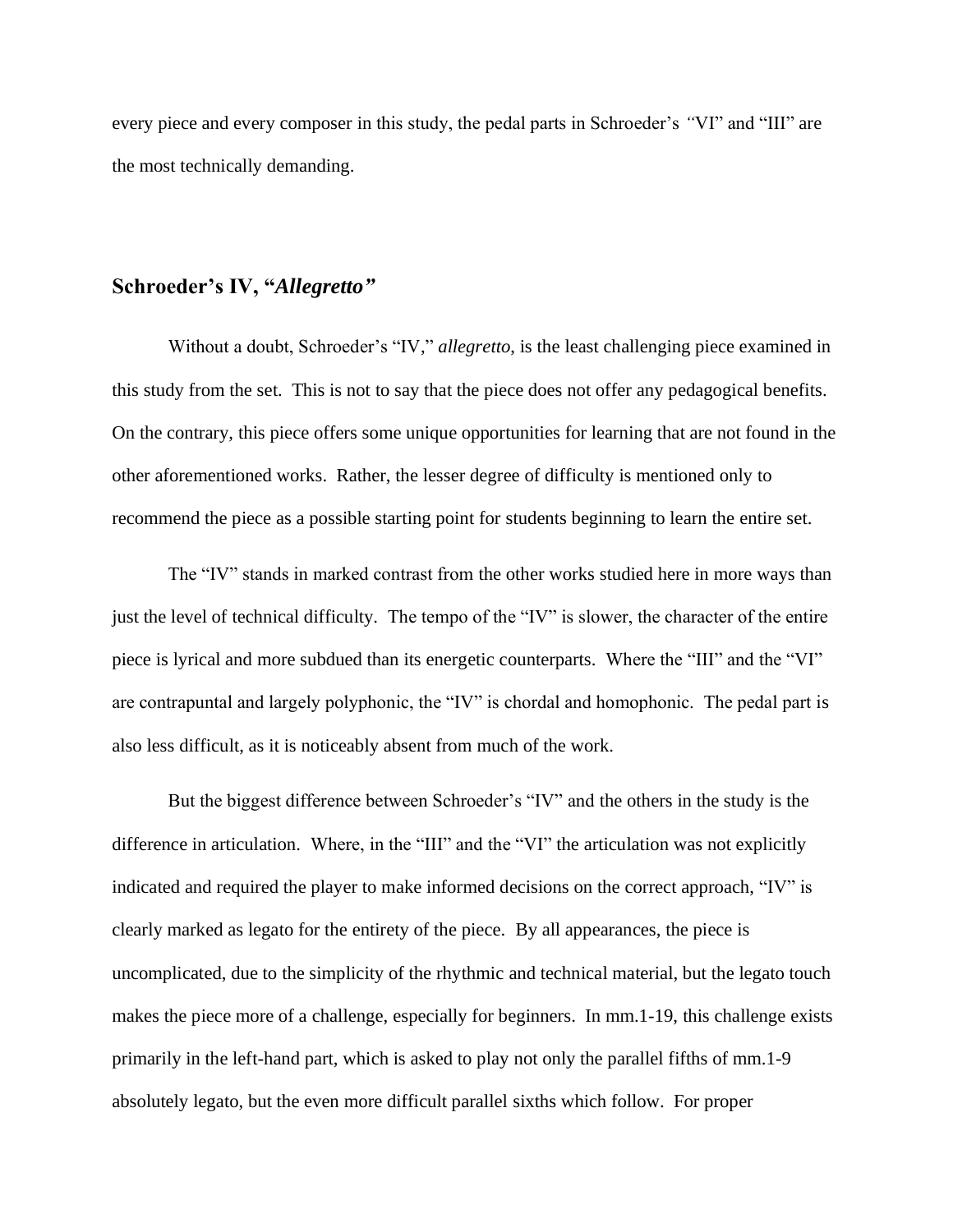articulation, the organist is required to use a great deal of finger substitution in order to keep the legato line. For a beginner organist, particularly one with a piano background, the idea and the use of substitution, may be a new one, but it is an essential component of good organ playing that should be introduced to beginners as early as possible. Because of the few other technical challenges, "IV" represents an excellent piece for either introducing or reinforcing this concept.

The form of "IV" is different from the other pieces. While "III" and "VI" use ternary form, "IV" is an arch form- ABCB'A'. Arch form is an entirely symmetrical form, similar to a rondo, but every phrase is the same length and once a piece in arch form reaches the C section, the phrases move in reverse order, like a palindrome. This form was used by other twentieth century composers including Bela Bartok, who used it widely in his string quartet music, and Samuel Barber, who used the form in his famous "Adagio for Strings". (Ross n.d.)

Somewhat unique to this piece, cadences, at least in the traditional, tonal sense, do not always indicate the end of each section. Instead, other structural phenomena must be considered to determine where each section ends. These other phenomena are tempo and dynamics.

The opening A section employs a four-voice texture with the melody in the right hand's quarter notes played over the descending line of parallel fifths in the left hand. Measure 8 sees the start of a *poco ritard* followed then by an e minor chord in m. 9, the iii in the tonic key of C major. Though a iii chord is by no means a chord on which either a cadence or a section would traditionally end, this chord does in fact conclude the A section, reflecting the twentieth century affinity for non-dominant relationships. The reasoning can be explained in m. 10, where the dynamics increase from *piano* to *mezzo forte*, and at the same time, the pedal part begins, adding a fifth voice. These two changes, when combined with the *poco ritard* in m. 8, clearly support m.9 as the conclusion of the A.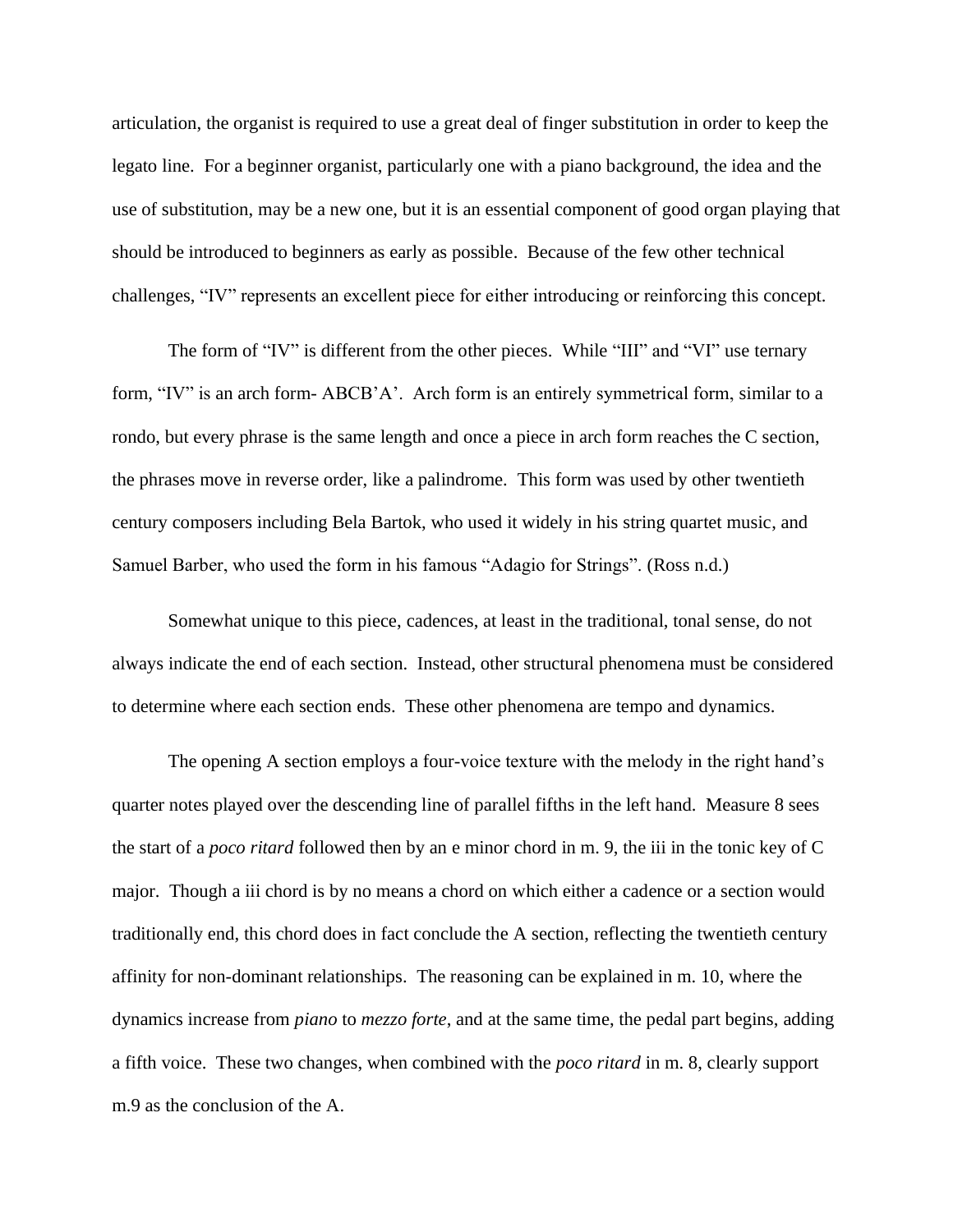In the B section, along with the aforementioned changes, the parallel fifths in the left hand become parallel sixths. These parallel sixths continue until m.16, where a rest on the third beat is found in both the left hand and the pedal. As this rest in the left hand is the first interruption of the sustained dotted half note rhythms, and it coincides with the rest in the pedal, m.17 seems like a logical "cadence" point. However, the definition of arch form specifically calls for absolute symmetry. Bearing this in mind, and going back to the A section, this opening section lasts for nine measures. To remain symmetrical, then, it seems logical that the end of the B section is m.18. This is seemingly confirmed by yet another change in dynamics as well as the return of the pedal in m.19.

The C section features contrasting rhythms in all parts, a disjunct pedal line, and extreme chromaticism. The end of the C section arrives on a half cadence on a hollow G chord in m.27 combined with the *ritard* and the decrescendo, all of which lend weight to a sense of repose there. More importantly, the material of the B section returns in m.28.

The exact repeat of the B section ends in m.33. Rather than the expected A major chord heard initially, m.33 instead contains an A minor chord which then leads into new material. The variation from the original material that begins in m.35 is different enough from the original B section to justify calling this second B section, B'. In arch form, while the phrases move in reverse order following the C section, those sections following the C can be varied, as they are here.

The conclusion of the B' section is followed by a variation of the A section, but the rhythmic variations in mm.38-39 definitely call for a A' label. This is not the only change found in this closing section. In mm.46-48, Schroeder uses a cadential extension that introduces concluding material that when combined with a molto ritardando and dynamic change, brings the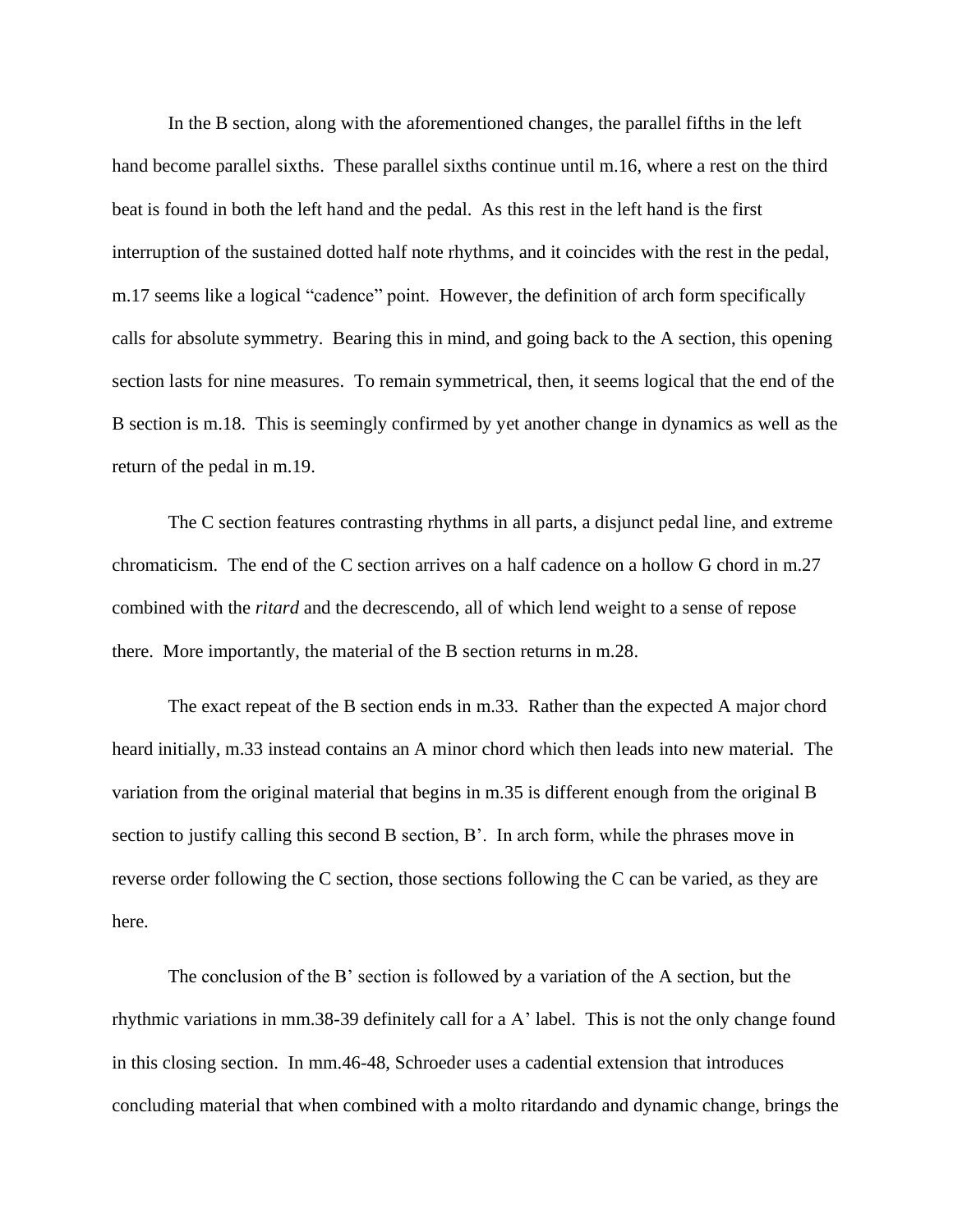piece to its end on a G major chord with an added sixth. From a teaching perspective, the variations found in the B' and A' sections, while not drastically different from the original material, could be used as a good introduction for students, preparing them to play more complicated variations later in their studies.

As seen from the above analysis, the start of every one of this piece's five sections is marked by a change in dynamics. This requires the organist to make artistic and musical decisions which will vary with every instrument. One possible option is the use of the Swell box which can be opened or closed to assist in providing some of the needed dynamic changes. Another option would be for the organist to vary the dynamics using a variety of stops, or possibly changing manuals to adjust dynamic levels. Either option, or even a combination of both options, is certainly possible. Exploring these possibilities presents an excellent opportunity for students to learn more about the expressive aspects of organ playing. It is entirely possible that some of these concepts may be foreign to new students, especially those with piano backgrounds who generally control dynamics through touch.

### **Jean Langlais' Biography, Career, and Musical Style**

Jean Langlais was one of the most significant organ composers and performers of his century. (Virginia Chapter of the American Guild of Organists 2015) Born on February 15, 1907, in La Fontenelle, Brittany, France, Jean Langlais became blind at the age of two. In 1918, his family sent him to study at the National Institute for the Young Blind in Paris where he learned piano, violin, harmony, and organ from teachers including Albert Mahaut and Andre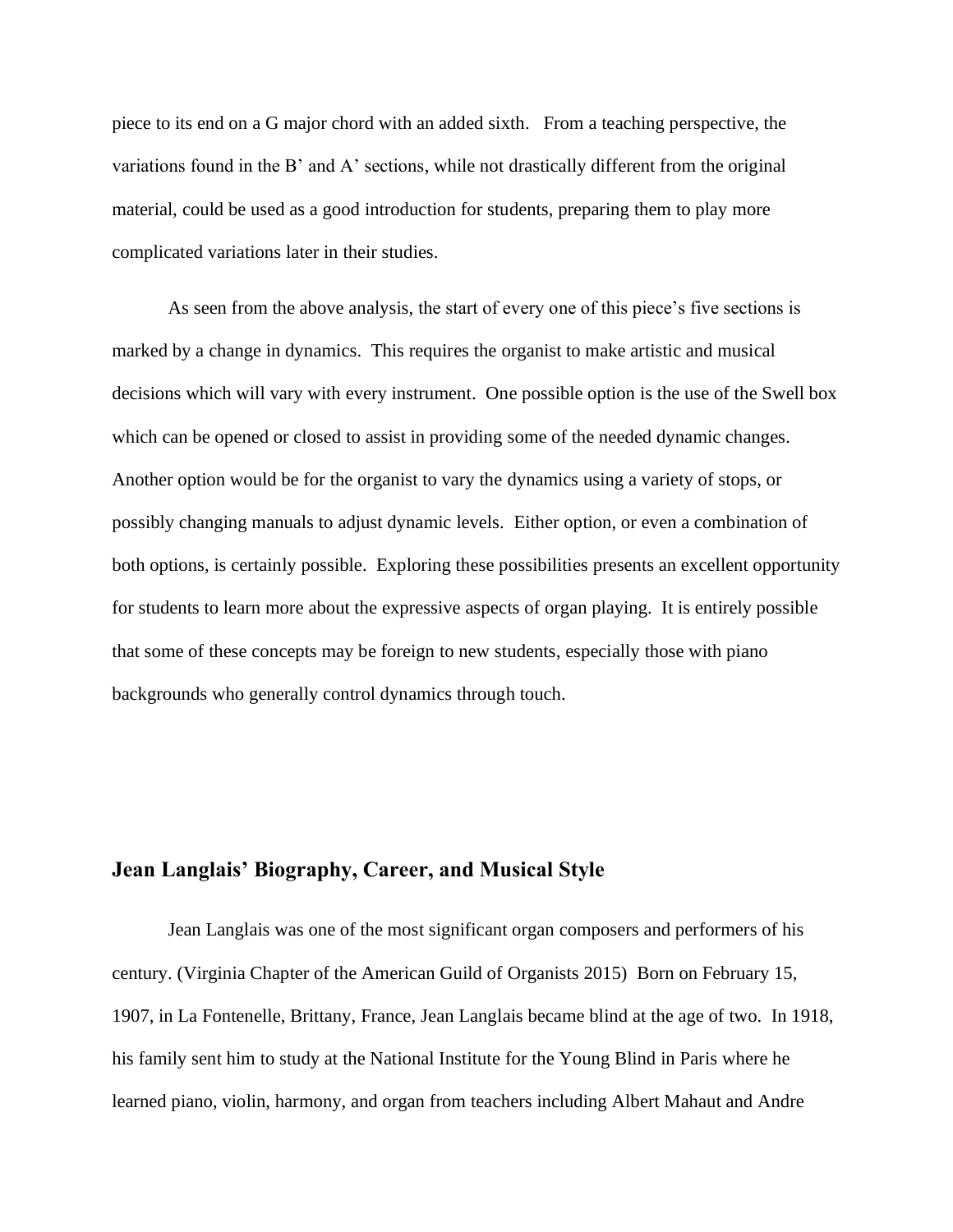Marchal. (Langlais n.d.) After completing his studies there in 1927, Langlais then attended the Paris National Conservatoire of Music where he studied organ with Marcel Dupre, improvisation with Charles Tournemire, and composition with Paul Dukas.

In 1930, the organ teacher post at the Institute for the Blind became available and in the fall of that same year, Langlais, just twenty-three years old, was appointed as a professor, a position he held for forty years. (Labounsky 2000) Langlais obtained his first regular church position at Notre-Dame-de-la-Croix in 1931. Two years later, he became titular organist at Saint-Pierre-de-Montrouge, where he played for more than a decade. From 1935-1939, Langlais also occasionally substituted for Tournemire at the Basilique Sainte-Clotilde, (Labounsky 2000) where he himself would eventually become the organist in 1945.

In addition to his teaching and organist positions, Langlais also made a career as a performer. Europe sought and celebrated his concerts, and he performed throughout the continent. (Langlais 2016) He found equal success in North America, where he first toured in 1952. Langlais' first trip to America was so successful, he regularly toured American almost every other year. On several of these tours, he taught two-week courses at the Liturgical Music Workshop in Boys Town, Nebraska. He would also make the trip for special concerts and premieres of commissioned works, giving nearly three hundred recitals in North America in addition to performing throughout Europe. (Thomerson, Jean Langlais A Bio-Bibliography 1988)

Langlais is best known as a composer and he was prolific. His catalogue of works comprises more than two hundred and fifty opus numbers. This catalogue includes both sacred and secular pieces, including some vocal and instrumental works, as well as numerous organ pieces, some of which are already considered twentieth century classics. (Langlais, Jean Langlais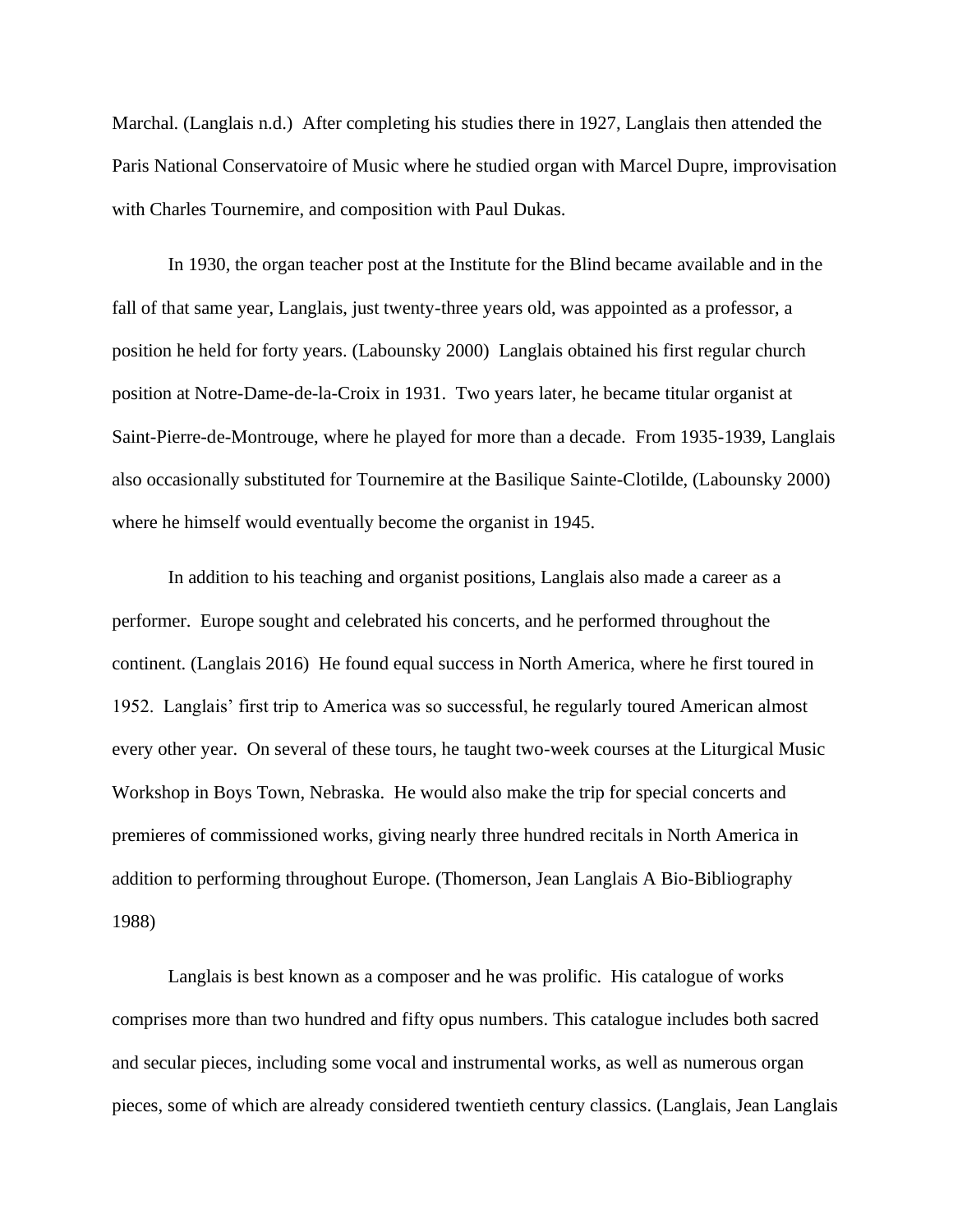n.d.) His compositional style was influenced greatly by his studies. Marchal had instilled in Langlais the taste for color as well as a very "French" elegance. Tournemire had taught him the infinitely rich and varied domain of the "Gregorian paraphrase," a genre that Langlais would cultivate throughout his career. (Langlais 2016) From Dukas, Langlais learned to see musical form as nothing more than a vehicle for the creative ideas of the composer. (Thomerson, Jean Langlais A Bio-Bibliography 1988)

In his faith, Langlais found much inspiration as well. He was a devout Roman Catholic, and elements of medieval chants can be found within much of his work. But at the Conservatory, Dukas had constantly urged his students to search for new ideas, so that no two pieces would sound alike. Langlais heeded this advice, and his frequent use of polymodality, synthetic scales, and new combinations of the colors and timbres of the organ reveal his continuous search for innovation. (Voix du Vent n.d.)

On July 1, 1984, Langlais suffered a stroke after playing the *grande messe* in the Cathedral of Dol-de-Bretagne. As a result, he lost the ability to read language, but still retained the ability to read and write music in braille, (Thomerson, Jean Langlais A Bio-Bibliography 1988) and he remained in his position as titular organist at Sainte-Clotilde until 1987. He died in Paris on May 8, 1991 at the age of eighty-four.

#### *Vingt-Quatre Pièces*

Despite their modest individual size, Langlais' "Vingt-Quatre Pièces" occupy a special place in his catalogue of works. They are a veritable laboratory where he experimented with many different forms and styles. (Remembered) Playable on either harmonium or organ, the set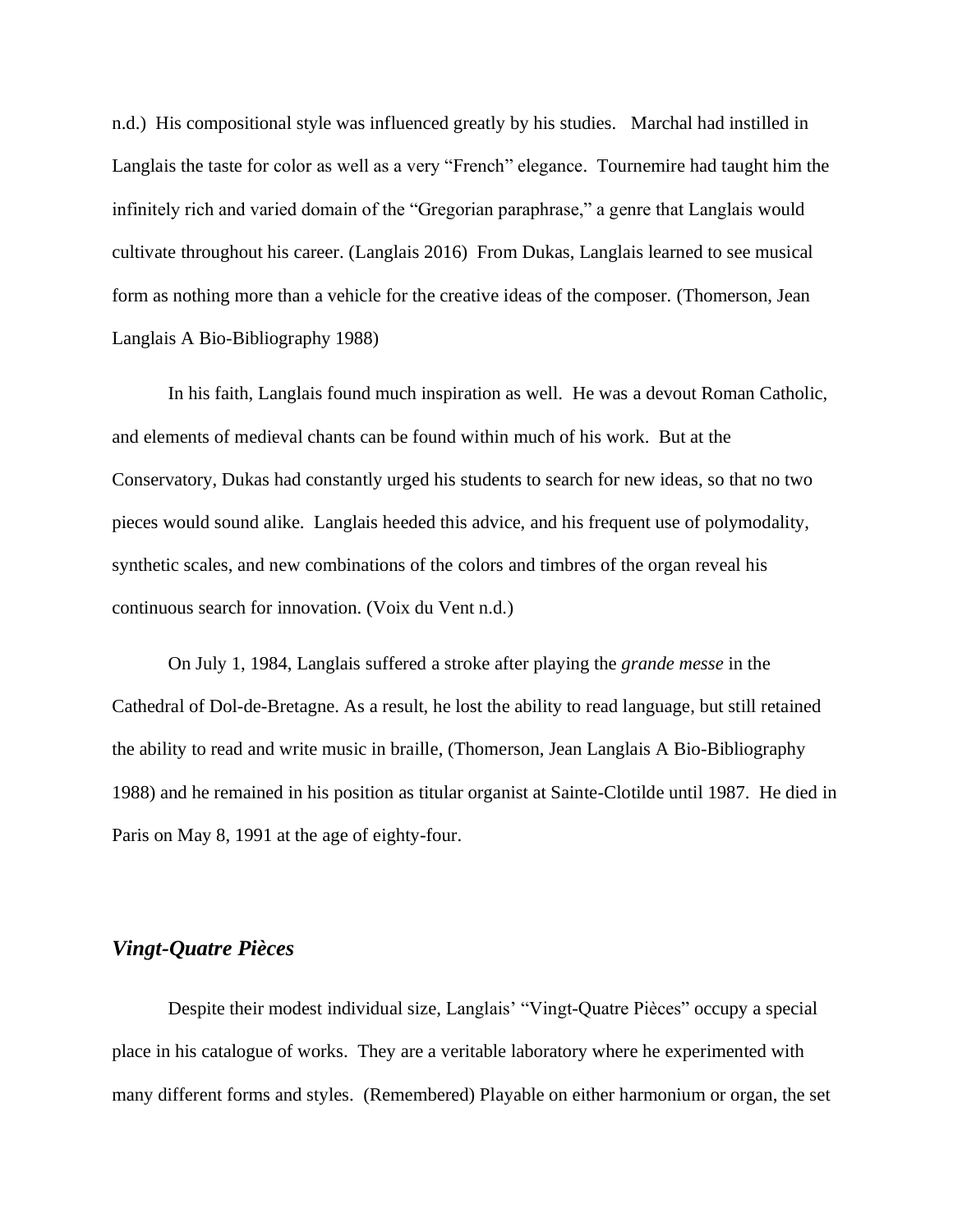is comprised of twenty-four individual pieces. Following in the footsteps of J.S. Bach, Frederic Chopin, Louis Vierne, Marcel Dupre, and many other French composers, Langlais wrote a piece in each of the major and minor keys. Within these works, he displayed a wide variety of traditional musical structures, including the prelude, the fugue, the ricercar, the toccata, variations on a theme, the fantasy, songs without words, the chorale, and the Gregorian paraphrase. (Langlais, Jean Langlais Remembered 2016)

The pieces were composed between 1933 and 1939 and represent his only organ collection written during this period. *Vingt-Quatre Pièces* was published in two volumes, the first in 1939, and the second in 1942. The registrational colors are varied and imaginative, and the works feature many elements that, even decades later, that would remain an integral part of his compositional technique. A favorite device is the use of modes, especially the Lydian mode which raises the fourth scale degree. Other compositional elements found within the works include rapid shifts to unrelated keys, octave doublings, chromaticism, organum-like use of parallel fifths, and free meter. (Labounsky 2000)

Pedagogical opportunities for beginner organ students can be found in any one of Langlais' *Vingt-Quatre Pièces*. For this study, though, only two of the pieces will be considered: "Prélude Modal" and "Scherzetto." Both pieces present limited challenges for beginners, and through the study of these pieces, students can learn a variety of important organ-playing techniques.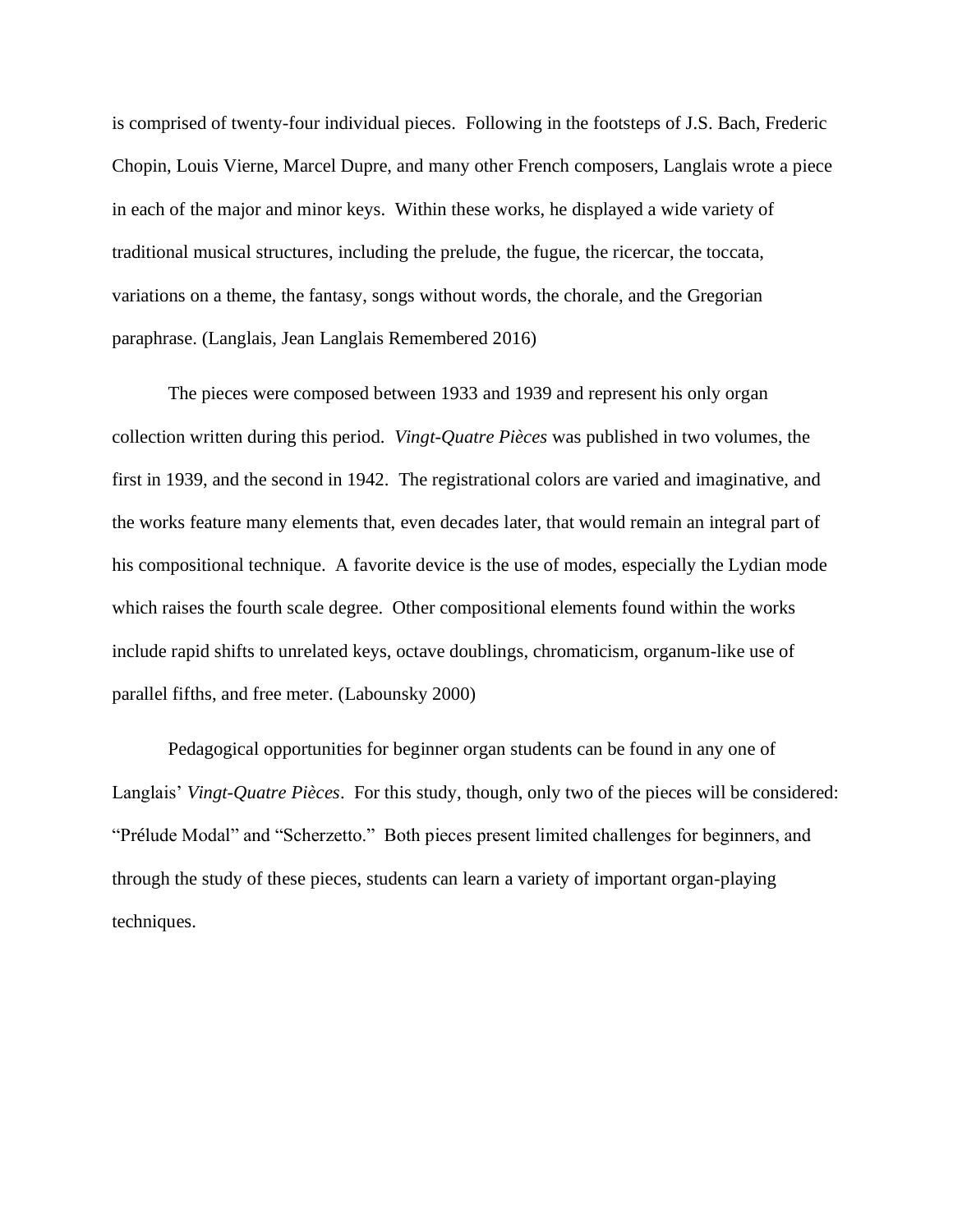#### **Langlais' "Prélude Modal"<sup>1</sup>**

Langlais' "Prélude Modal" opens the collection entitled *Vingt-Quatre Pièces*. Within this piece are many of the compositional techniques previously discussed, including chromaticism, rapid shifts to unrelated keys, and modality. The combination of these elements would not typically be found within works from the Baroque, Classical or Romantic periods, and as such, learning to play "Prélude Modal" serves as an excellent introduction for organ students to twentieth century compositions and their post-tonal harmonies.

Langlais typically includes registration instructions in his organ works. That of the "Prélude Modal" translates as "soft, 8' foundation stops with no flute" in both the Récit and the Grand Orgue, which are then coupled to the pedals which call for both 16' and 8' bourdons. Selecting appropriate registrations for pieces is an integral part of playing the organ and can be an overwhelming task for beginners as each instrument is different in its disposition of stops. Having the registrations for this piece provided by the composer makes the task somewhat easier, but also presents the pedagogical opportunity to first learn to translate the French instructions and then determine how best to recreate those sounds with the stops available on the organ being played.

The structure of "Prélude Modal" basically follows rondo form, consisting of ABA'B'A'' coda. Though varied with each occurrence, the chordal material of the A section contrasts with the homophonic material of the B section. Because rondo depends more on contrasting themes and less on a contrast of tonal centers (Forms textbook, pg131), the form is well suited to twentieth century compositions.

<sup>1</sup>The score of this piece contains some errors\* (Thomerson, Errata in Langlais Organ Works n.d.)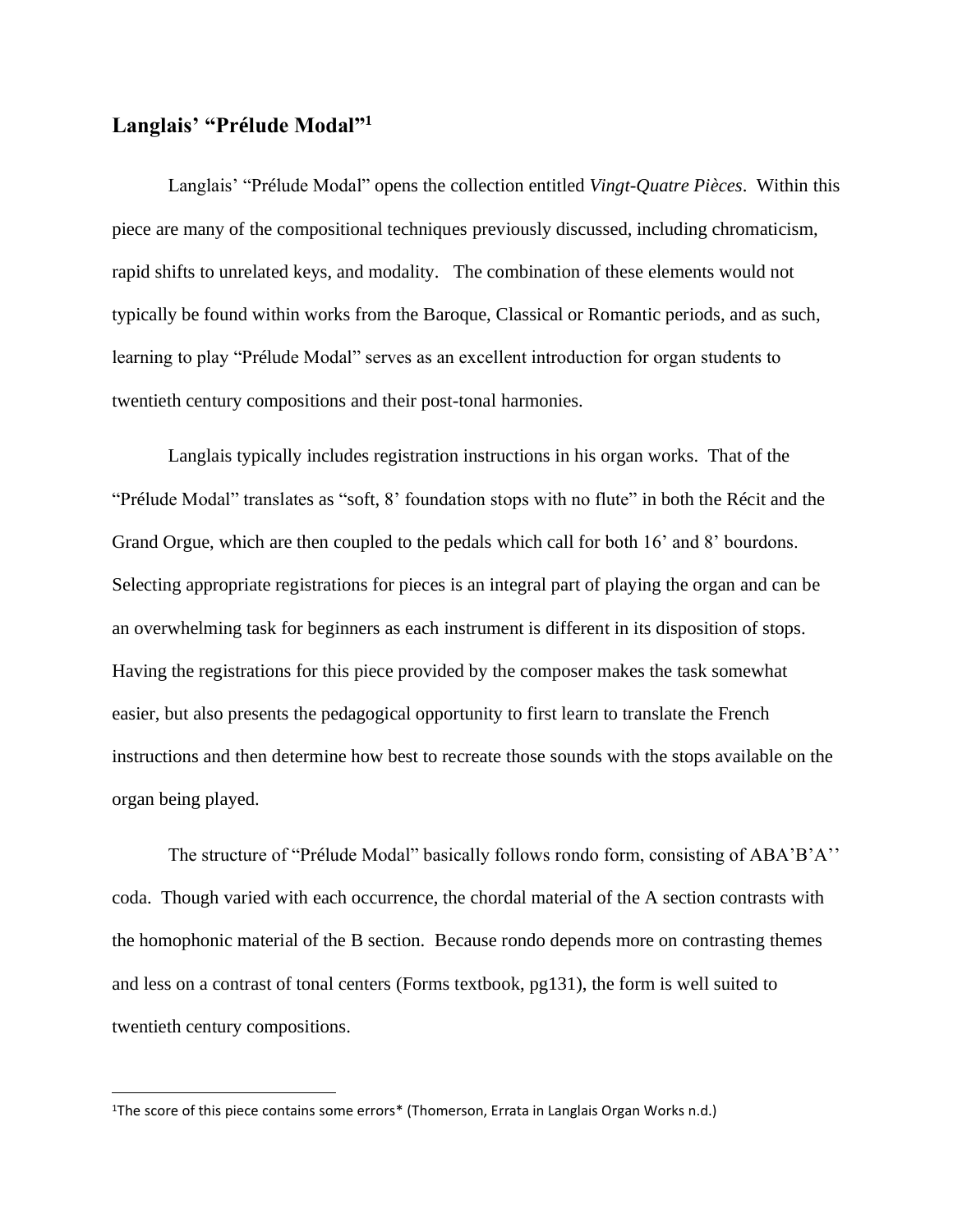Though there are no articulation instructions specified for this piece, it should be played with absolute legato. This need for absolute legato within the piece stems from the French organ tradition of the nineteenth century, a tradition influenced greatly by Belgian organist and composer Jacques-Nicolas Lemmens, who taught at the Conservatoire of Brussels. Lemmens' teaching methods covered various aspects of organ playing, but he placed particular emphasis on the need for absolute legato playing on the organ. Marcel Dupré, who taught Langlais at the Paris National Conservatory of Music, had his own strict set of "rules" for organ playing which students learned from the outset, many based on the teaching of Lemmens. One of these rules required the connection of notes to be produced with neither gaps nor overlaps to create absolute legato. (Langlais 2016)

 Though "Prélude Modal" is not technically difficult, the required legato touch for the piece could, at times, present challenges for beginners. One such place is in mm.6-7, where students with smaller hands might have difficulty in navigating the parallel sixths in the lefthand. There are two possible solutions for this challenge, one of which would be the use of finger substitution. But by removing the pedal stops, students could also potentially take the bass notes in these more complicated sections with the feet.

Though modern, "Prélude Modal" introduces students to traditional aspects of the French organ school. Within this piece, there are many dynamic markings and in organ music, these dynamic changes can often be accomplished through either additions or reductions in registration, or even a change in manuals. But in both Romantic and modern French organ music, dynamic markings in the music signal the opening and closing of the Swell box. The markings *p* or *pp* mean the music is to be played with the box closed and *f* and *ff* indicate that the box should be open. Even when playing on the Grand Orgue with the Recit coupled to it,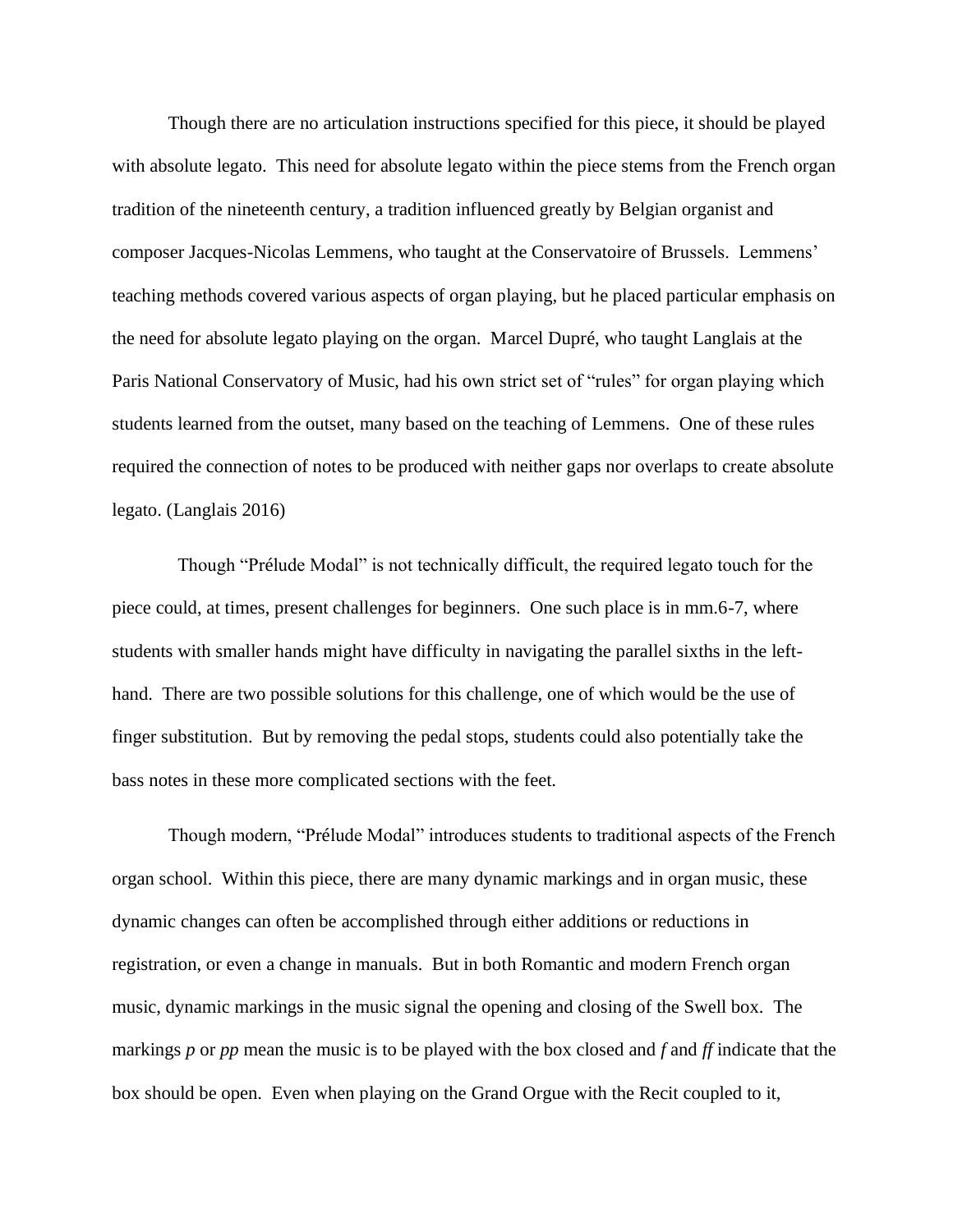dynamic markings in the music still indicate the operation of the Swell pedal. (Davis 1985) The ability to operate the Swell pedal is one that will serve students well in not only French organ music, but all other organ music as well, especially in instances where additions or reductions in registration are simply not possible.

The piece's final section, (mm.29-37,) presents some different challenges and opportunities for learning. The extreme chromaticism of these measures will require substitution to achieve a seamless legato. Students with smaller hands may also find it necessary to share notes between hands. The use of both techniques, as well as determining where and when these techniques are needed, will be an important learning experience for beginners.

The pedal part in these measures also offers some pedagogical opportunities. Navigating the chromatic pedal line in mm.31-34 could be challenging, especially for beginners. But the dynamic changes in these measures add another layer of challenge. The crescendo that builds throughout mm.31-34 will require the player to maneuver the chromatic pedal line and manipulate the Swell box with their feet simultaneously. Learning this skill will be an invaluable lesson for beginners as they explore more expressive pieces.

Following the single note cadence in m.37, the final measures return to the original mode of C Lydian. Fragments of the A theme reappear until the final cadence in m.43, as these final six measures function as a coda. One more challenge for beginners comes in mm.42-43, and this challenge is a rhythmic one. Every voice has a different rhythm, some are sustaining while others are lifting. Though such a brief instance within the piece, these two measures offer students an excellent lesson in finger independence, an important technique across all genres and periods of organ music.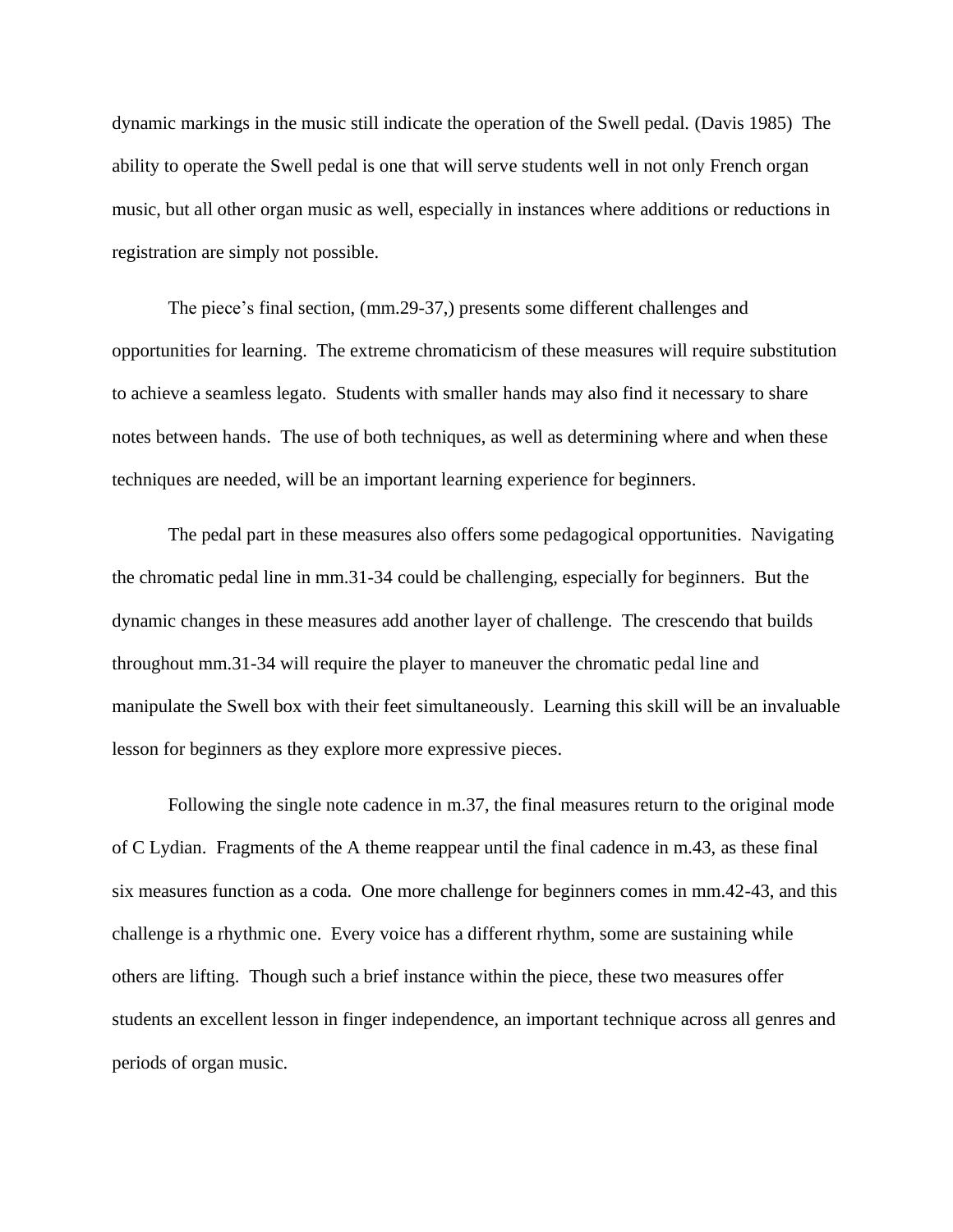## **Langlais' "Scherzetto"<sup>2</sup>**

Jean Langlais' "Scherzetto" is the ninth work in his *Vingt-Quatre Pièces*. The title of the piece translates from Italian to English as "little or short joke." Throughout music history, the definition of "scherzo" as a musical term has changed. In the Baroque period, a scherzo was typically an instrumental piece of lighter character. A scherzo in the eighteenth century was a movement within a suite or other multi-movement piece, often replacing the minuet. Beethoven included a scherzo in nearly every one of his symphonies and following his example, the scherzo then became a standard part of both the Romantic and post-Romantic symphony. Because the scherzo was used in place of the minuet, scherzos from the eighteenth century on, are typically in rounded binary form. (Randel 2003) For his "Scherzetto," Langlais chose to follow an imitative structure. It therefore seems logical to view this piece as a scherzo in the Baroque sense: an instrumental piece of a light character, and this piece is certainly light in character. Its lightness is emphasized by the quick tempo marking, the indicated registrations, and the use of a staccato touch throughout. All these features are in marked contrast to what was found in the "Prélude Modal." Because of these contrasts, the "Scherzetto" makes an excellent companion piece to the "Prélude Modal," for teaching, as together they introduce a varied array of technical skills.

The tempo marking for the piece is "*vivo e leggiero*" and calls for the piece to be played lightly, yet vibrantly. The registration calls for a Bourdon 8' and a Piccolo 1' with the Nazard, (a mutation stop,) in the Récit, and an 8' Flute in the Grand Orgue. This registration on the Récit is sometimes referred to as a "gap" registration," often used in duo or trio compositions common in

<sup>&</sup>lt;sup>2</sup> This score also contains errors\*\* (Thomerson, Errata in Langlais Organ Works n.d.)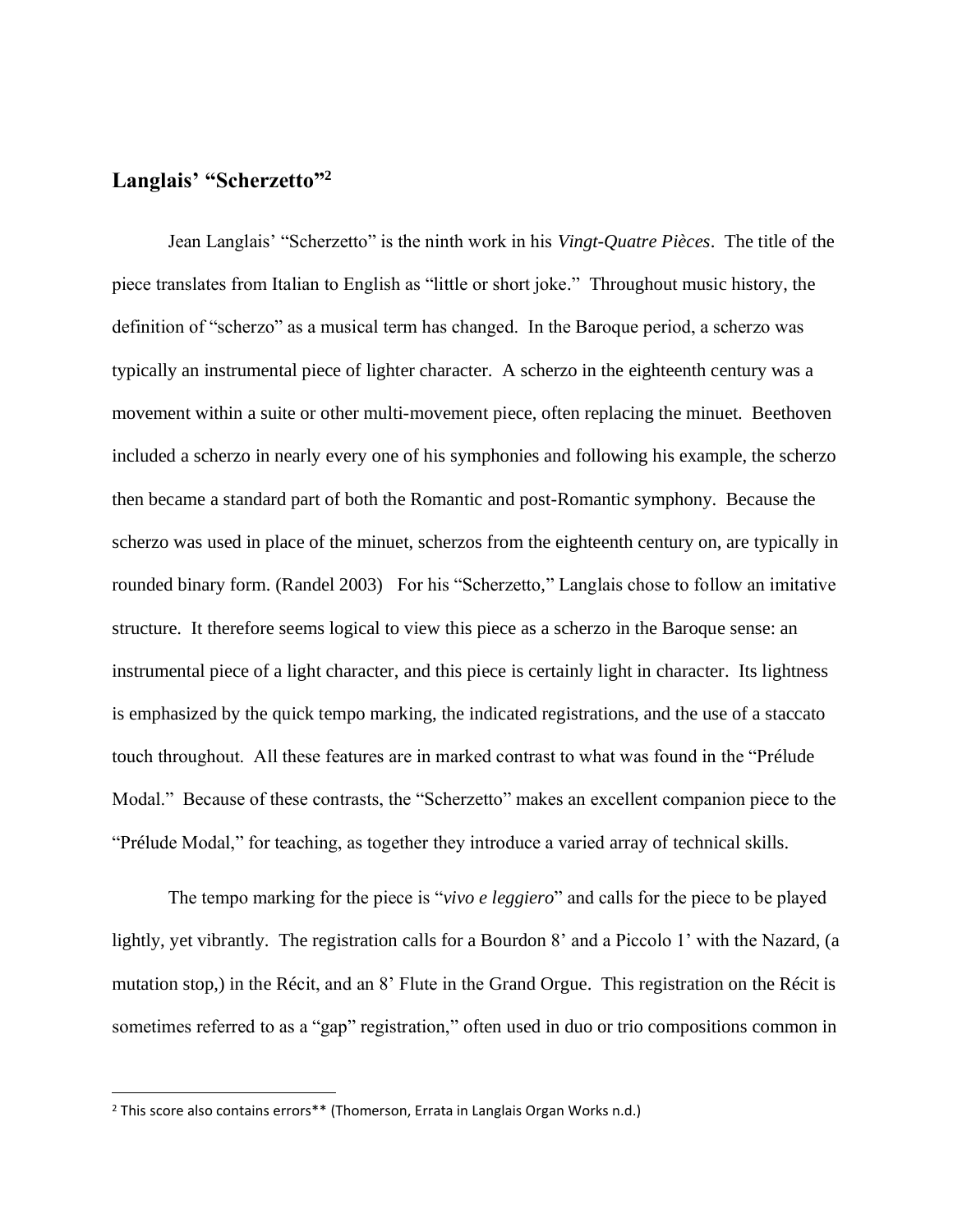Baroque organ music. Both manuals are then coupled to the pedals which include Bourdon stops at 16' and 8'. As in "Prélude Modal," beginners have the benefit of the composer's recommended registrations but also the challenge of translating these stops and determining how these can best be matched on their instrument. These stops indicated by Langlais create a bright sound, certainly in keeping with the character suggested by the piece's title.

The staccato touch will present students with the biggest technical challenge of the piece but will introduce beginners to an important technique in organ playing. Staccato touch is used in music of all periods, (though rarely in the music of Bach or his predecessors,) and is most frequently used in rapid music such as scherzos or toccatas. (Gleason 1988) Beginner organ students, especially those with a piano background, might be inclined to play notes marked staccato at a decidedly shortened duration, widely separating each note from the next. In French organ music, however, staccato notes are to be played at exactly half the value of the written note, a tradition of the French Organ School. (Gleason 1988) Because the "Scherzetto" has three independent voices, the organist must often play as many as three different rhythms simultaneously, whose values must then be halved. Learning to play this piece with a staccato touch will not only serve to prepare students for more complex pieces like toccatas, but will help develop finger independence.

As already stated, the "Scherzetto" essentially follows the structure of a fugue. In mm.1- 4 a single voice begins a subject that is then answered a perfect fourth lower by a second voice in mm.5-10. The upbeat to m.11 introduces a third and final voice, the subject now an octave lower. The end of the third voice's entrance in m.14 closes the exposition.

One of the most distinctive features of the "Scherzetto" is its chromaticism, and unlike in the "Prélude Modal," this extreme chromaticism is found throughout the piece. The resulting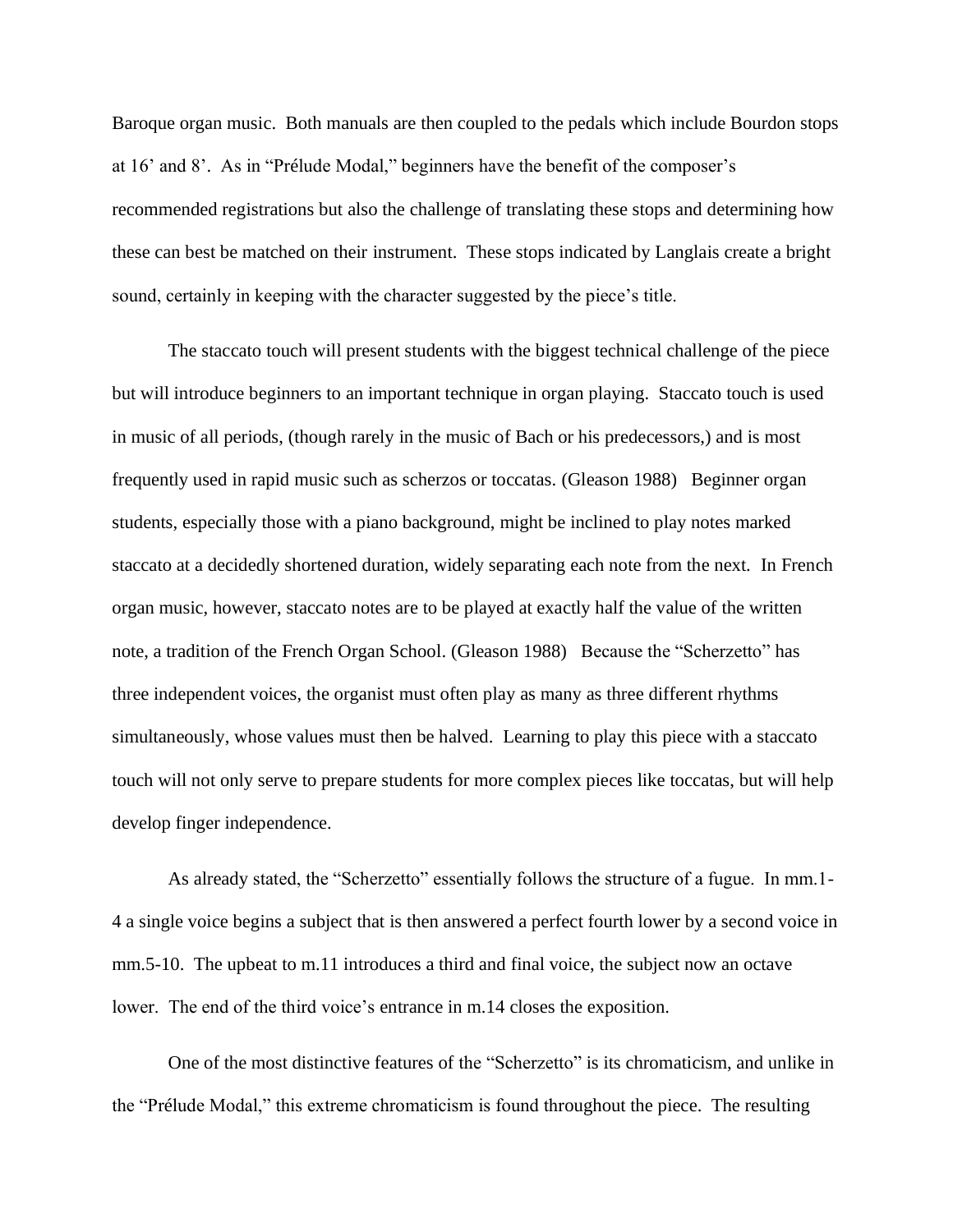dissonances may be unsettling and will likely be quite different from what students have studied previously. The dissonance and chromaticism can make learning the piece potentially challenging, especially at first, as even when played correctly, sonorities might not sound so. Because students will not be able to use their ears to hear correct notes, the piece can be a useful pedagogical tool to increase students' note-reading abilities.

The imitative ideas found throughout mm.15-29 are not technically difficult. In addition, they should be both easily seen and heard throughout the piece. This provides students with an excellent introduction to the imitative procedures they will undoubtedly encounter again within inventions and larger, more complicated fugues.

Though not quite to the extent of dynamic changes found in the "Prélude Modal", the "Scherzetto" does include a few small decrescendos, as well as a sudden dramatic change from *pianissimo* at the conclusion of the middle section back to *forte* at the repeat of the exposition in m.1. These instances, though few, nonetheless provide students with the opportunity to gain more experience with the utilization of the Swell Pedal. The lack of any true pedal part in this piece allows students to focus on using their feet solely for the purpose of controlling the dynamic levels.

Though it has such a modern sound, Langlais' "Scherzetto" nonetheless serves as an excellent introduction for beginners to the key elements of fugal technique. While the tonal relationships and conventions of the Baroque fugue are not present, Langlais still follows the traditional fugal structure while incorporating chromaticism and twentieth-century harmonies. Through learning this piece, students will become much better acquainted with the concept of fugue, an important form throughout all periods of music.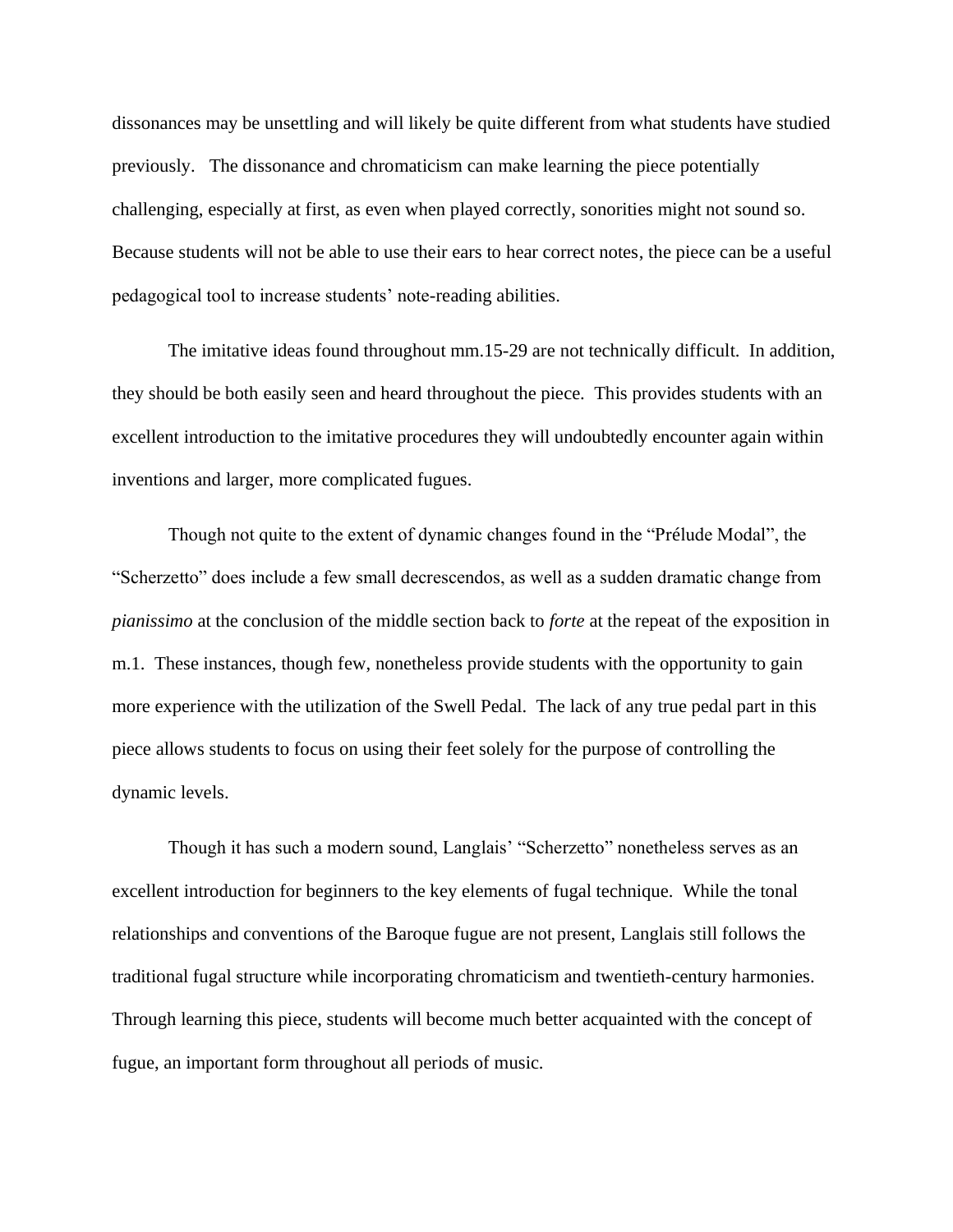#### **Daniel Pinkham's Biography, Career, and Musical Style**

Daniel Pinkham is best known for having produced one of the largest bodies of works for choir and organ of any composer of the twentieth century. (Wise 2010) Born in Lynn, Massachusetts on June 5, 1923, Pinkham received much of his music education in his home state. He studied the organ and harmony first at Phillips Andover Academy before studying composition at Harvard, under the tutelage of Walter Piston and Aaron Copland, among others. In addition to composition, Pinkham also studied the harpsichord with Putnam Aldrich and Wanda Landowska and the organ with E. Power Biggs. At Tanglewood, he furthered his compositional studies with Arthur Honegger, Samuel Barber, and Nadia Boulanger. (American Composers Alliance n.d.)

After completing his studies at Harvard, Pinkham's initial career focus was on performing. He became one of the first professional harpsichordists in the Boston area and in 1948, he formed a violin-harpsichord duo with Boston Symphony violinist Robert Brink. The two played a varied repertoire that included both early and modern works. In 1950, Pinkham turned down a Fulbright Grant to study in Europe to avoid disrupting his performance career, instead joining the Boston Symphony Orchestra as harpsichordist, where he remained until 1956. In the mid-1950s, Pinkham and Brink founded the Cambridge Festival Orchestra, an ensemble of Boston musicians which Pinkham himself conducted. The group had its own concert series and provided orchestral support for numerous choral groups, including the Handel and Haydn Society, a leading early music vocal ensemble. (Wise 2010)

In the late 1950s, Brink suffered a hand injury that ended the duo's performances, and in 1961, Pinkham's own health necessitated a less active lifestyle. Because of this, Pinkham shifted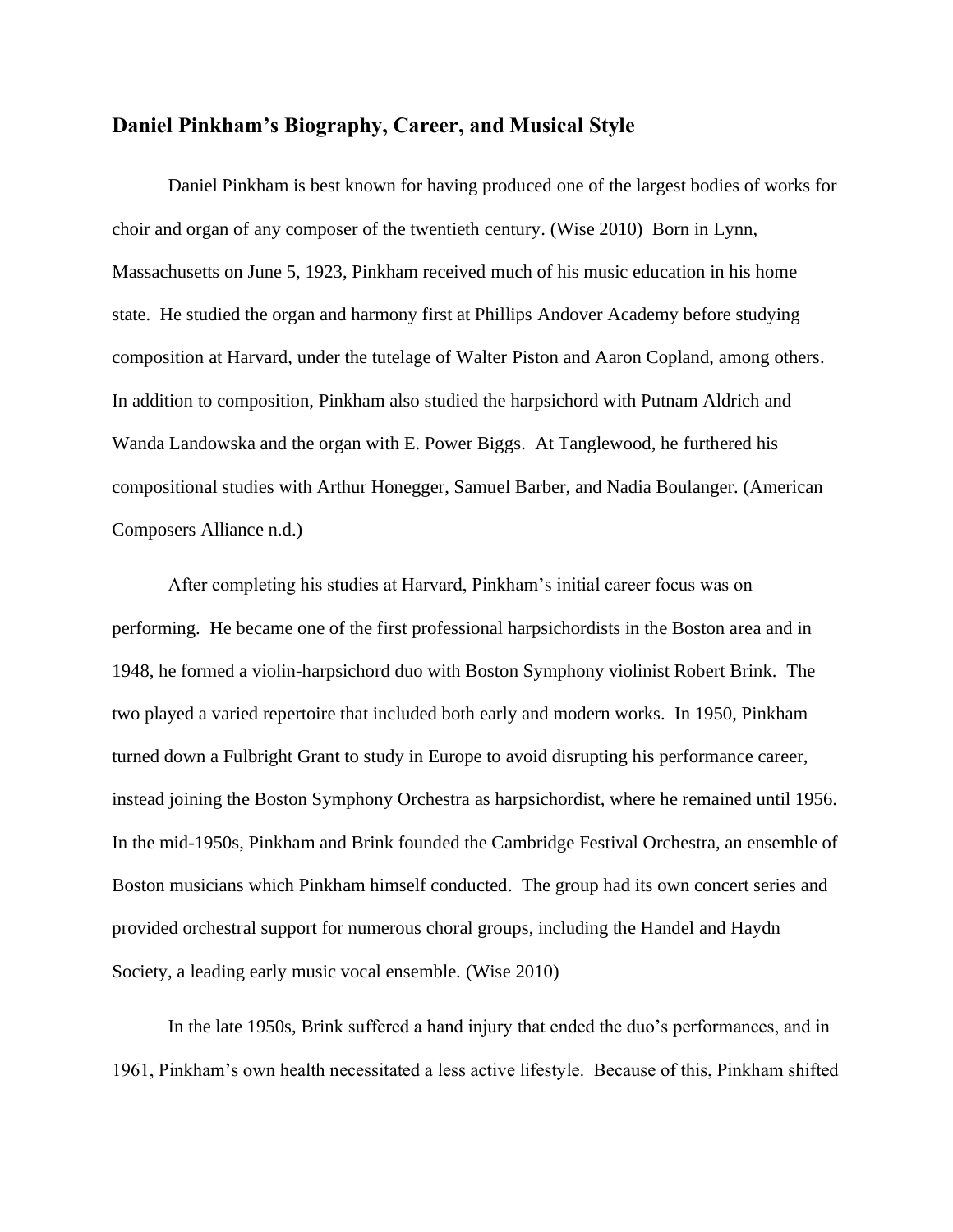his career away from performance and towards composition and teaching. He was first appointed to the faculty of the Boston Conservatory at the age of 23. Simmons College in Cambridge, MA named him a Special Lecturer in Music History in 1953. In the summer of 1954, he visited Devon, England as a lecture-recitalist, and upon his return to the United States the following fall, he joined the Boston University faculty as a teaching associate in harpsichord. Harvard hired Pinkham as a visiting lecturer from 1957-1958, and the following year, he was appointed as guest faculty at the New England Conservatory in Boston, where he taught undergraduate music history, theory, composition, and the harpsichord. In 1960, his position at the Conservatory became permanent, and Pinkham remained at the school for the rest of his career.

With the arrival of Gunther Schuller as the director of the Conservatory in 1967, Pinkham petitioned for a restructuring of the curriculum to enable him to both create and chair his own Department of Early Music Performance. (deBoer and Ahouse 1988) His request was granted, and the department was created, the first of its kind in the country. As chair of the department, Pinkham did not teach applied lessons, but taught numerous classes through which he influenced hundreds of students. Despite being well-known as a contemporary composer, Pinkham's teaching duties at New England Conservatory were focused entirely on early music. (Wise 2010)

In the fall of 1958, Pinkham was alerted to an imminent opening for the position of organist and choir director at King's Chapel, one of Boston's most venerable musical institutions. (deBoer and Ahouse 1988) King's Chapel was the first American church to house a pipe organ in 1713, and it was also the site of the first known American music festival, which was held in 1786. Pinkham was hired for the position and he held the post there until his retirement in 2000. On December 18, 2006, Pinkham died of leukemia. He is considered by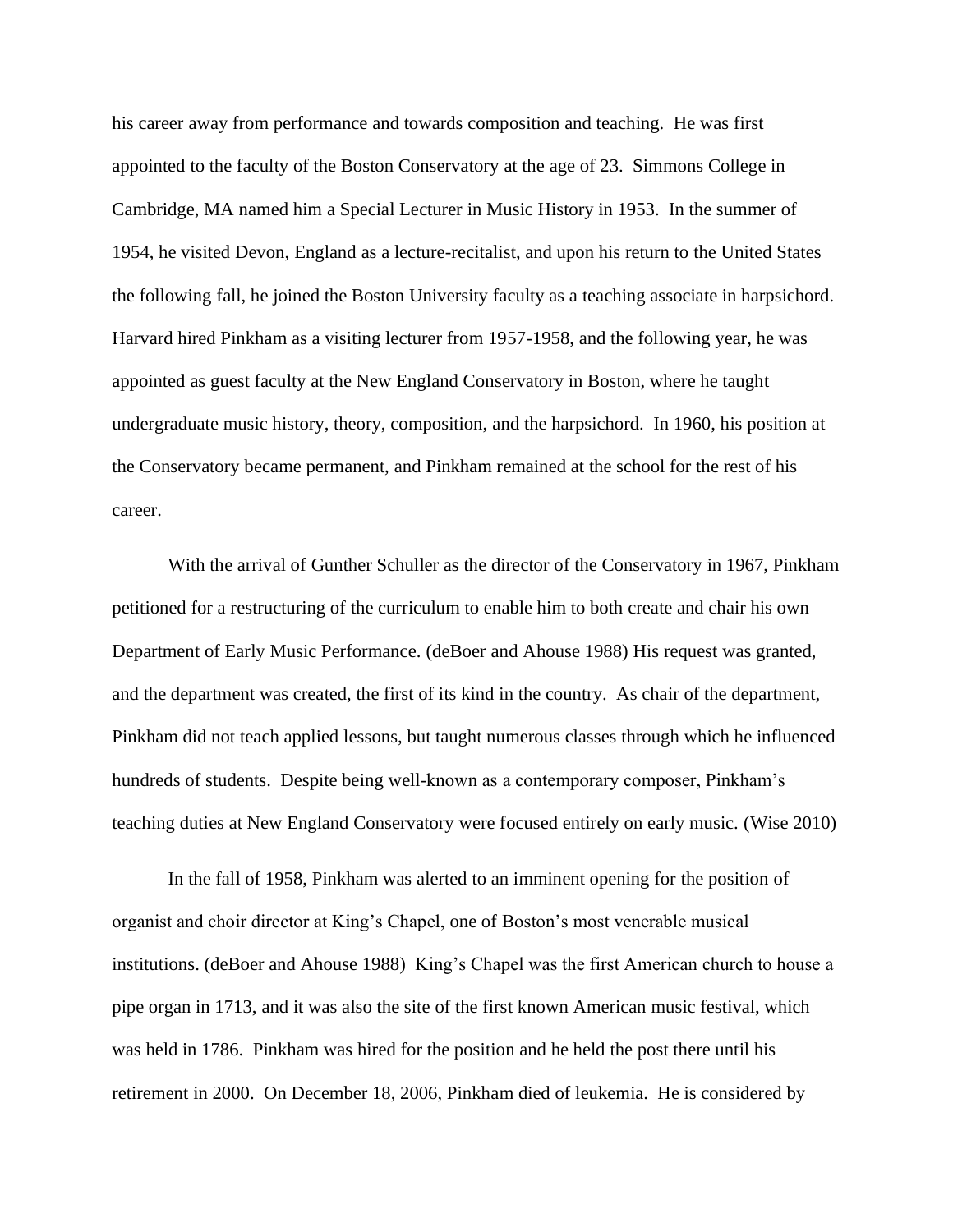many to have played an enormous role in Boston becoming one of the principal cities for the performance of early music in the country. (Wise 2010)

As a composer, Pinkham wrote numerous works for chorus, orchestra, organ, and combinations of these forces. Because his compositional career was commission-driven, his catalogue of works comprises a broad and eclectic collection of styles and levels of complexity, reflecting the varying size, make-up, and ability of the commissioning ensembles. (Brown 2009) His music was not programmatic. Pinkham himself referred to his works instead as "affective," his use of titles or narratives providing a background to the music without the need for a literal narrative. (deBoer and Ahouse 1988) His compositions written before 1950 were all in a neo-Classical style. But after 1950, Pinkham began to experiment with serial techniques that he combined with strong, rhythmically driven polyphony. His later pieces explore still more complex constructions and progressions. (Tyranny n.d.)

Despite these evolutions found in his works over the years, one consistent aspect of Pinkham's writing is his blending of old ideas with the new, an idea we have witnessed in the other composers in this study. His interest in early music influenced all his compositions, seen in his use of church modes and Baroque dance forms. His music would often display rhythmic flexibility reminiscent of Gregorian plainchant, and he is one of few twentieth-century composers to write major works for early instruments such as the harpsichord and the recorder. These centuries-old elements he would then combine with twentieth century harmonies, orchestration, and serial techniques that all attributed to his unique musical sound. Pinkham's use of harmonies also reveals a blend of the old with the new. While his tonal scheme is based primarily on tertian harmonies, he colors these sonorities with added tones of seconds, thirds,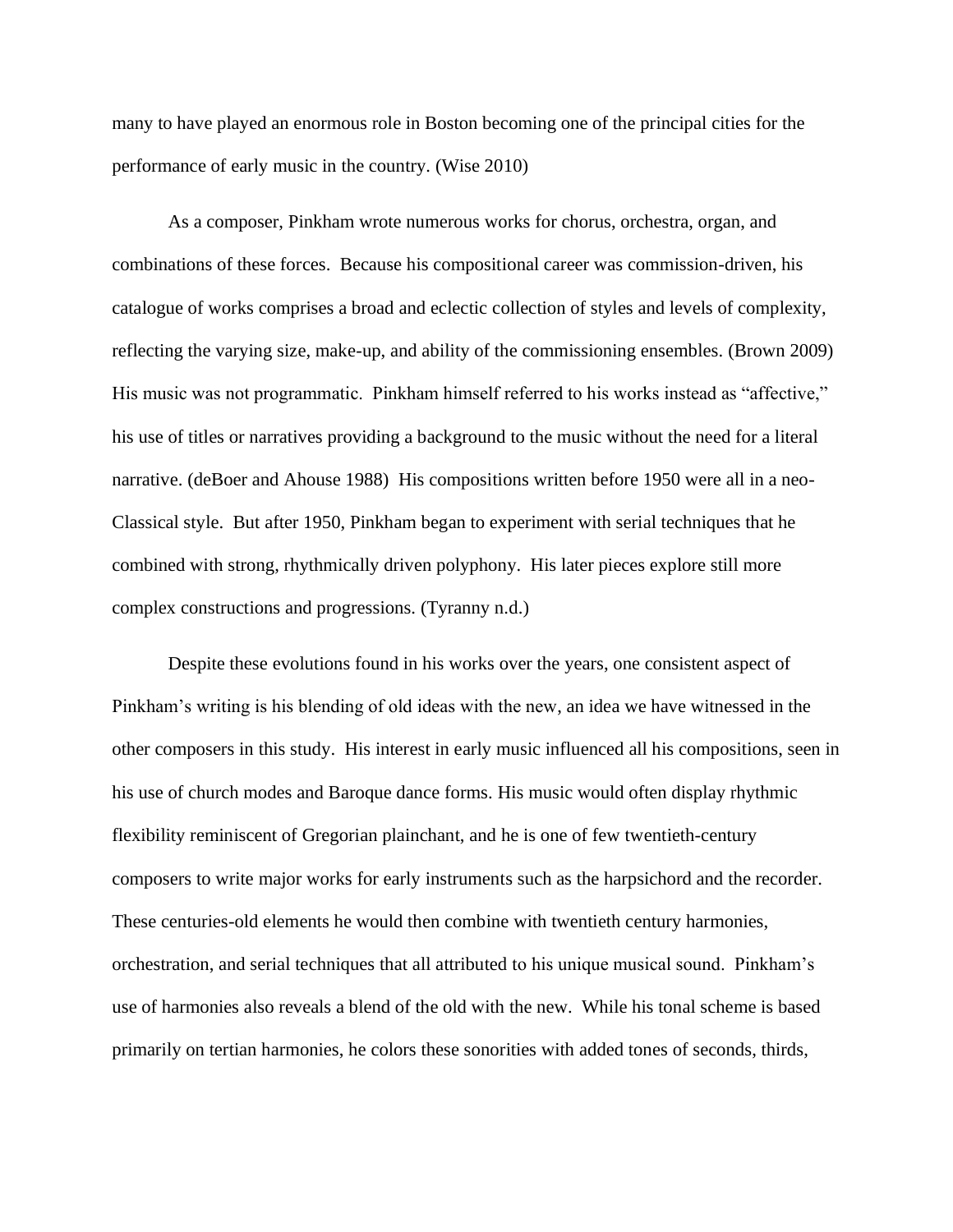and fourths. Further into his career, his use of tri-tones and dissonances increased, but were balanced in way that kept his music accessible to the ear. (Wise 2010)

#### *The First and Second Organbooks*

Practicality and accessibility were important priorities for Pinkham in his approach to composition and music critics praised his ability to write quality music for all levels of performers. Pinkham credited this ability to his experience as a working professional musician, which he claimed kept him grounded in ensuring that the music he wrote was accessible to both the performer and the audience. As a result of this philosophy, much of his music can be performed by amateur musicians and professionals alike. (Wise 2010)

Daniel Pinkham wrote his *First Organbook* for the dedication of a small positif organ with only three stops, 8', 4', and 2' so his *First Organbook* was written entirely for one manual, without pedal. Pinkham wrote the collections with the intent of introducing beginning organists to contemporary music. In the foreword of both volumes*,* Pinkham specifically listed the range of difficulty from easy to moderate. Though both collections, numbering sixteen pieces in all, were written as pedagogical material, Pinkham wrote that any of the pieces would be equally appropriate for use at either a religious service or a concert.

# **Pinkham's "Postlude" from** *The First Organbook*

Pinkham's works are famous for their unique sound that preserve a sophisticated, appealing, and modern harmonic sensibility, thoroughly appropriate for his often-religious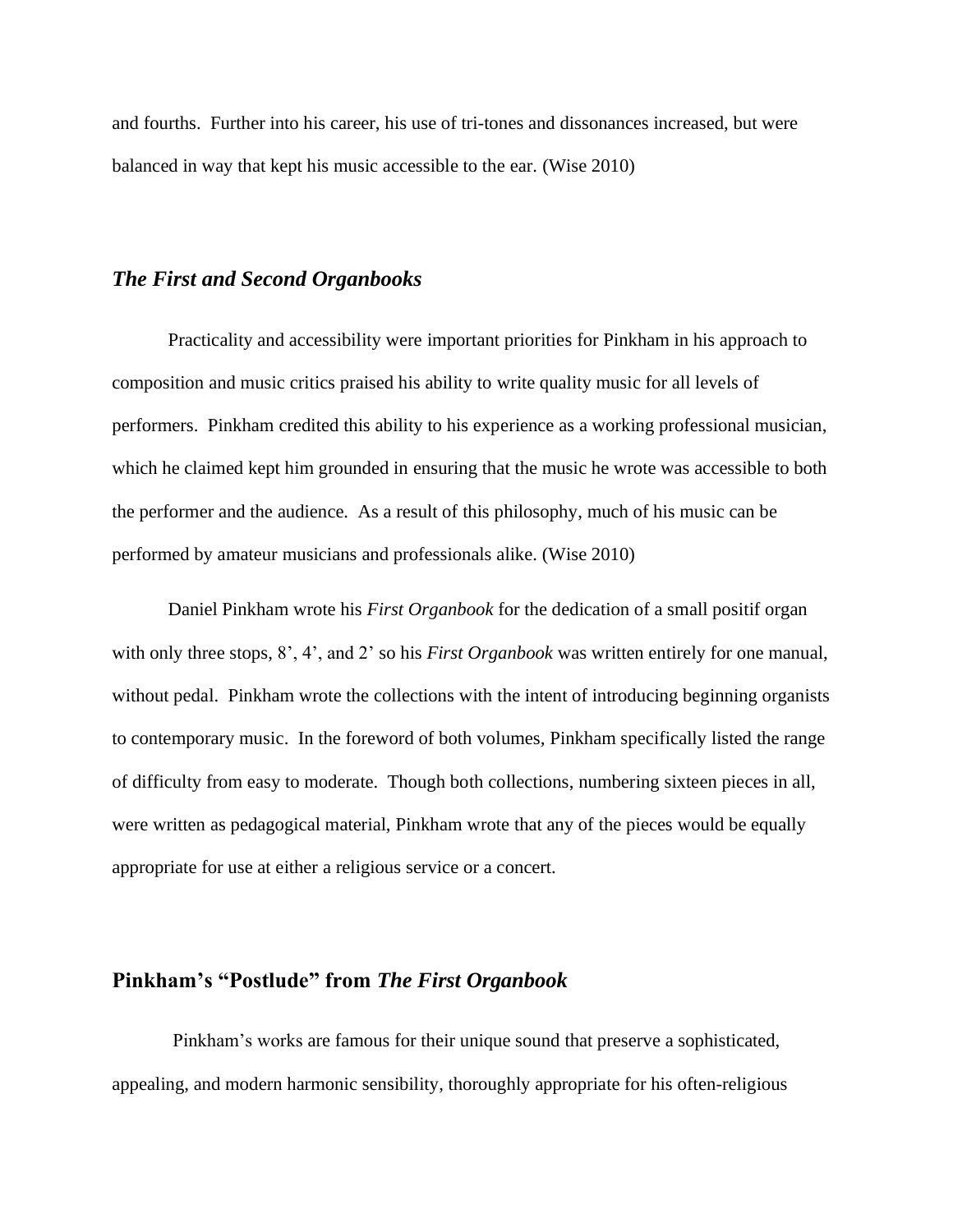subjects. His compositions often feature many tertian harmonies, the color of which are then enriched by added tones. He also frequently employs propulsive rhythms and compact formal designs in his works. His "Postlude," the final piece of his *First Organbook,* contains all these musical elements.

The name of the piece clearly indicates his intent. The term "postlude" refers to a piece of music played at the conclusion of religious services, and this piece could indeed be used as such. However, as with every piece from his *Organbooks,* Pinkham's "Postlude" would not be out of place in a concert setting either. Although the piece is short, the "Postlude" contains some valuable lessons for beginning organ students within its twenty-five measures.

Possibly the most distinctive characteristic of Pinkham's "Postlude" is its propulsive rhythm, prominent throughout the piece. This motorized rhythm could potentially present the biggest challenge for beginners learning the piece. From m.1 all the way to the final cadence in m.25, the right hand maintains the exact same rhythmic figure- two voices consisting of an eight note and rest with underlying sixteenth note motion. This rhythmic figure, repeated constantly, requires the player to sustain the eighth note through just one of the three sixteenth notes, before releasing both to play the last two sixteenth notes individually. At a slower tempo, this might not present too much difficulty for students, but the piece is typically played as quickly as possible, without exceeding Pinkham's tempo marking of 104 beats per minute. To achieve not only the right tempo but the correct rhythms, students will most likely have to begin playing the piece at a significantly slower tempo, and gradually work up to the indicated tempo. Through learning the piece in this manner, students will learn a valuable practice technique that will help them with more complicated literature.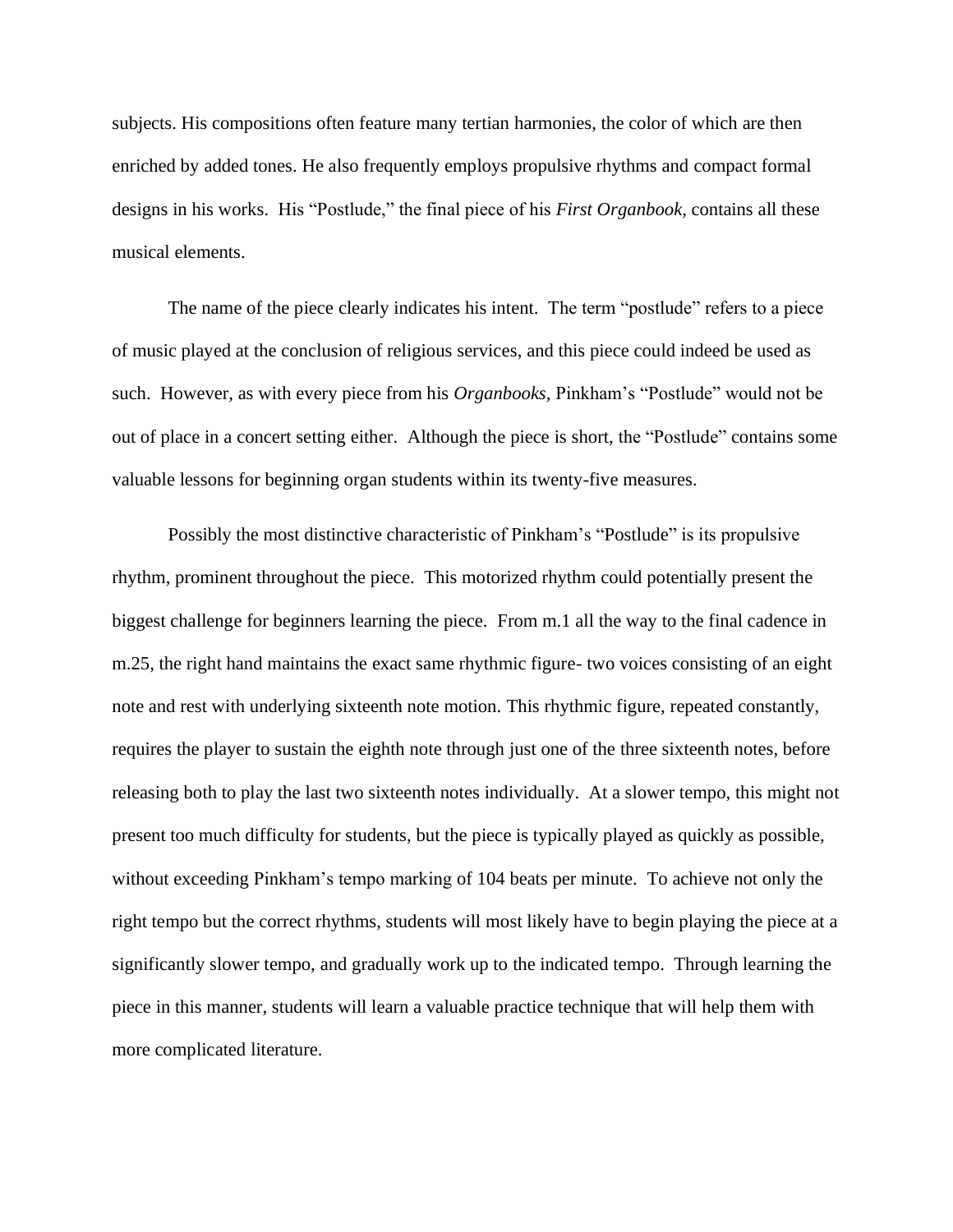Because so much of the material in this piece is largely repetitive, it becomes the task of the player to be aware of and emphasize as much as possible any changes within the piece. Under the right hand's continuous rhythmic pattern, many of the piece's often-subtle changes occur in the left hand's material. At the start of the piece, the left hand begins with staccato tertian chords on every off beat of each of the first four measures. In m.5, and again later in the piece at m.21, these chords are then replaced by a legato phrase in the left hand for just a single measure, before returning to the staccato chords in the following measures. The use of legato is extremely rare within this work, so when used in m.5 and again in m.21, it is important to ensure that it is stressed and brought out in the music on both occurrences. Another example of such an occurrence comes just before these instances, in m.3 going into m.4, and again later, in m.19 into m.20. In these places, the left-hand triads move in alternating ascending fourths and descending fifths, a circle of fifths progression. This traditional chord progression, in the middle of a piece that is anything but traditional, is an excellent example of Pinkham's ability to blend elements of the old with the new. But it also represents another place in the piece where the left-hand changes, however slightly, from the mainly stepwise triads of both preceding and following measures.

Still more changes to the left-hand material come in mm.10-12 and again in m.13, when the left-hand changes from its chordal texture to a single, sustained note. Then, in mm.15-16, there is no left-hand part at all. This results in a much thinner texture in these measures, and because of this, many students might find themselves increasing their tempo as their left hand finds itself with little to do for the first time in the piece. To prevent any change in tempo, students will have to constantly feel and keep the pulse of the piece, an important ability for any musician.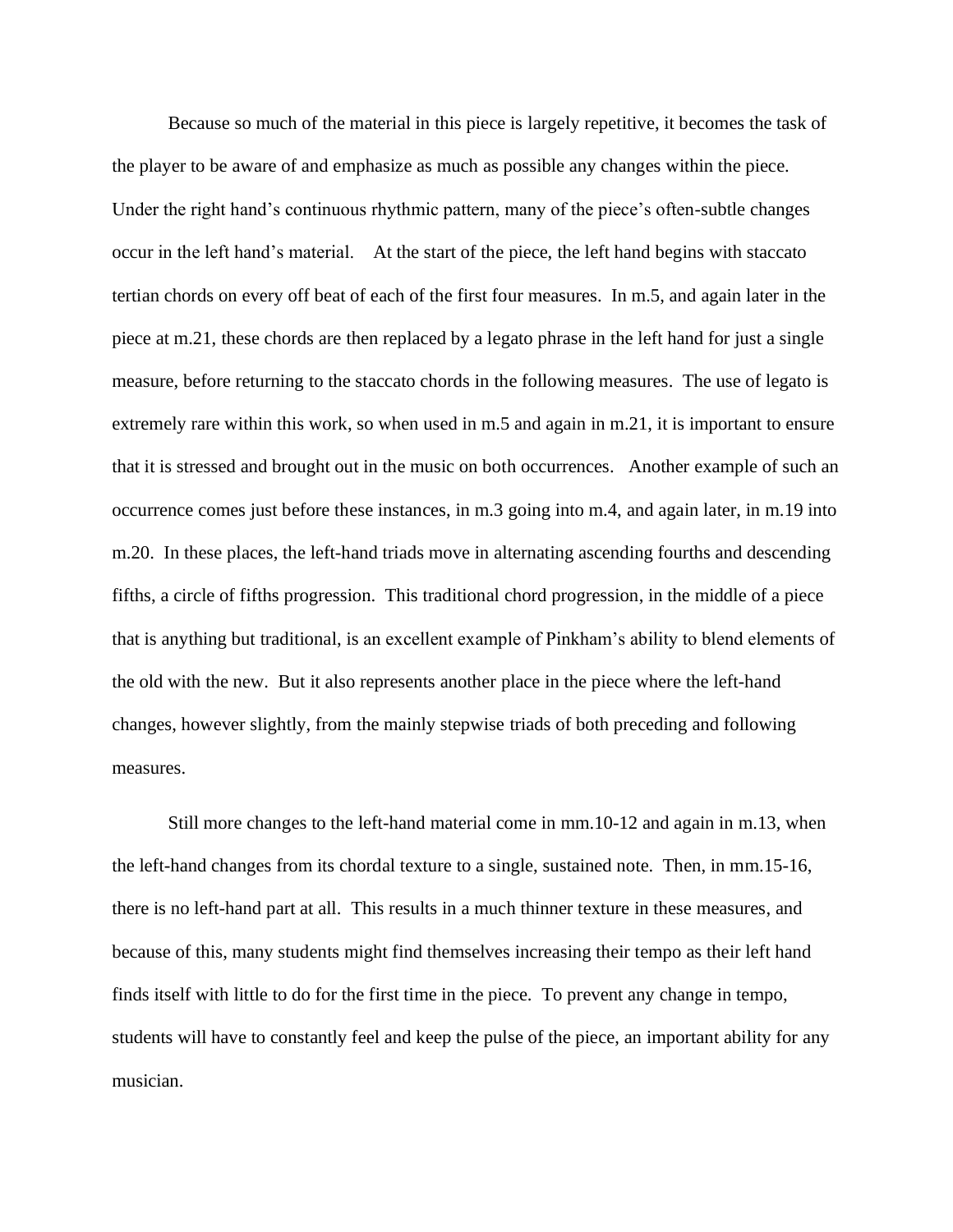The form of Pinkham's "Postlude" is binary, with both sections of the piece remarkably similar in material. The opening A section runs from m.1 through to the end of m.16, its conclusion marked by the start of the closing section in m.17, which initially features an almost identical restatement of the piece's opening measures' material. The binary form of the piece will make the learning of this piece a little easier for students, since, once mm.1-5 are learned, nearly half of the piece is learned. The closing A section, however, would be more accurately as A', not only because of the addition of the pedal tone D in the pedal part, but also because of the octave change and repetitive concluding material found in mm.22-24, before the final cadence on a D 13th chord.

Throughout the entire piece, Pinkham incorporated harmonies that might sound dissonant and strange. This modern sound comes largely from Pinkham's use of tertian harmonies with added tones, specifically, split chords, a specific kind of added-note chord that features one or more chord members that are "split" by adding a note a minor second away. (Kostka 2016) In his "Postlude," Pinkham used a combination of split chords and unresolved seventh chords to create harmonies that blur any traditional sense of tonality within the piece. Only with the arrival of the pedal tone D in m.16 and the D 13th chord at the final cadence is there any clear sense of D as the tonal center. The modern sound with its distinctly twentieth century harmonies will be an excellent introduction for students to modern music.

Every piece in Pinkham's *First Organbook* was specifically written for a single manual organ with no pedals, but there is actually a pedal part found within the "Postlude." Though the pedal part is essentially just a pedal point to establish the pitch center by assertion, the inclusion of the D2 in the pedals required Pinkham to write two possible endings for his piece so that it could be played on an organ with or without pedals. The first ending requires an instrument with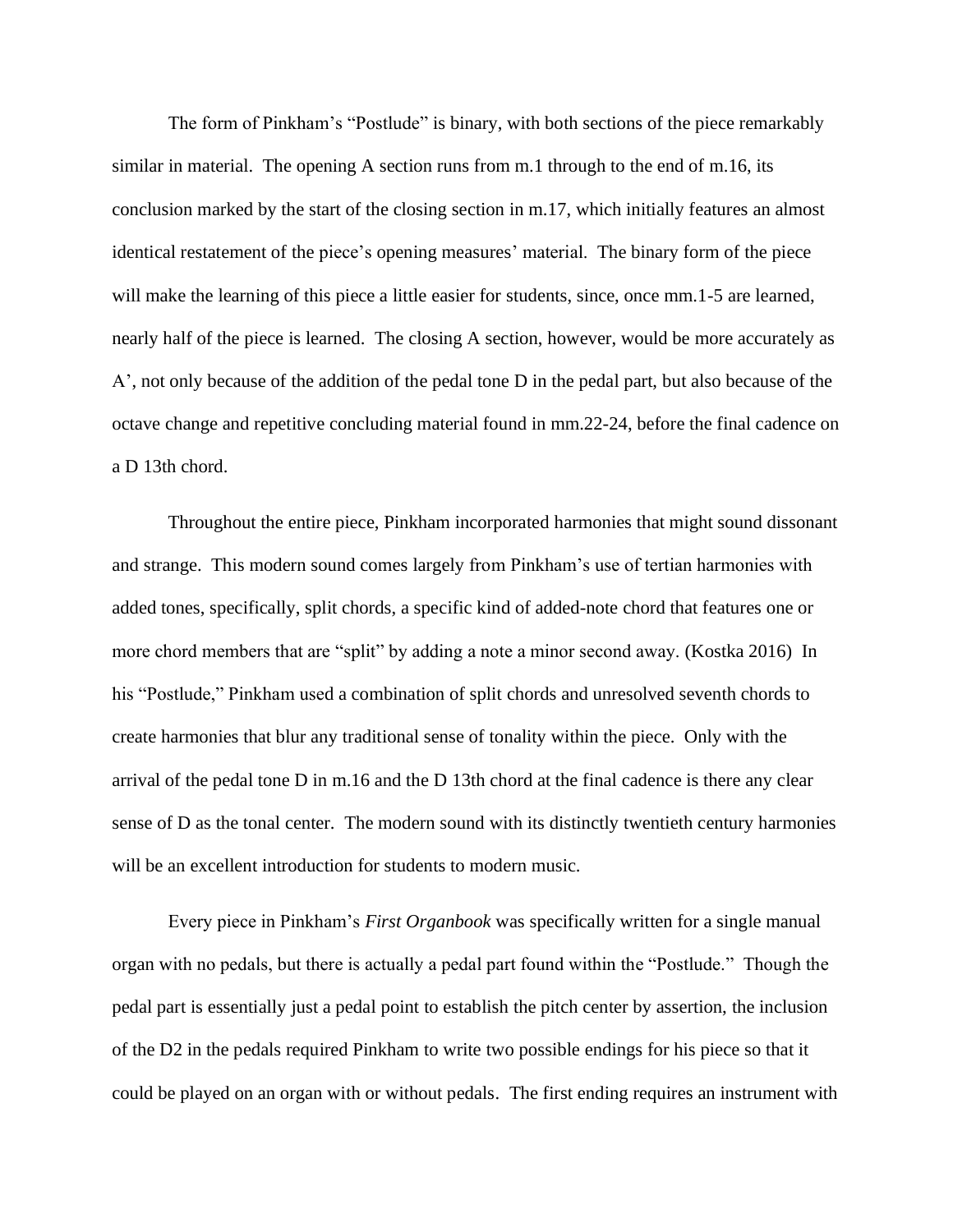pedals. The second ending option requires a key weight, pencil or some other small object that can be placed on the D2 in the manuals, causing the pitch to be sustained until the weight is removed, just as it would be if played by the pedals. While not a technical aspect of organ playing, beginner organ students, particularly those with a piano background, might be extremely surprised and interested to discover such an item that can be used to sustain pitches for them.

#### **Pinkham's "Trio" from** *The Second Organbook*

Pinkham's "Trio" is the fourth piece in his *Second Organbook*. The piece's title is derived from the trio sonata of the Baroque period, and the obvious inspiration behind this piece. Given Pinkham's specialty in early music, his decision to emulate a genre of music from the seventeenth century in his twentieth century piece is not surprising, and makes the piece a prime example of his ability to blend elements of the old and new. Though inspired by a centuries-old genre of music, Pinkham incorporated melody lines and harmonies that are distinctly modern into his "Trio."

During the Baroque period, a trio sonata was typically a genre of chamber music, written in three parts. Two of the parts were generally played by violins or other high melody instruments, and the third part was a basso continuo line played often by a cello. In his famous trio sonatas for organ, J.S. Bach wrote the two upper parts of the trio for the manuals and the bass voice was played on the pedals. Pinkham, in his "Trio," does the same. Because of this, students learning this piece will be called upon to navigate and play three independent voices between their hands and their feet. This division of voices between manuals and pedal will help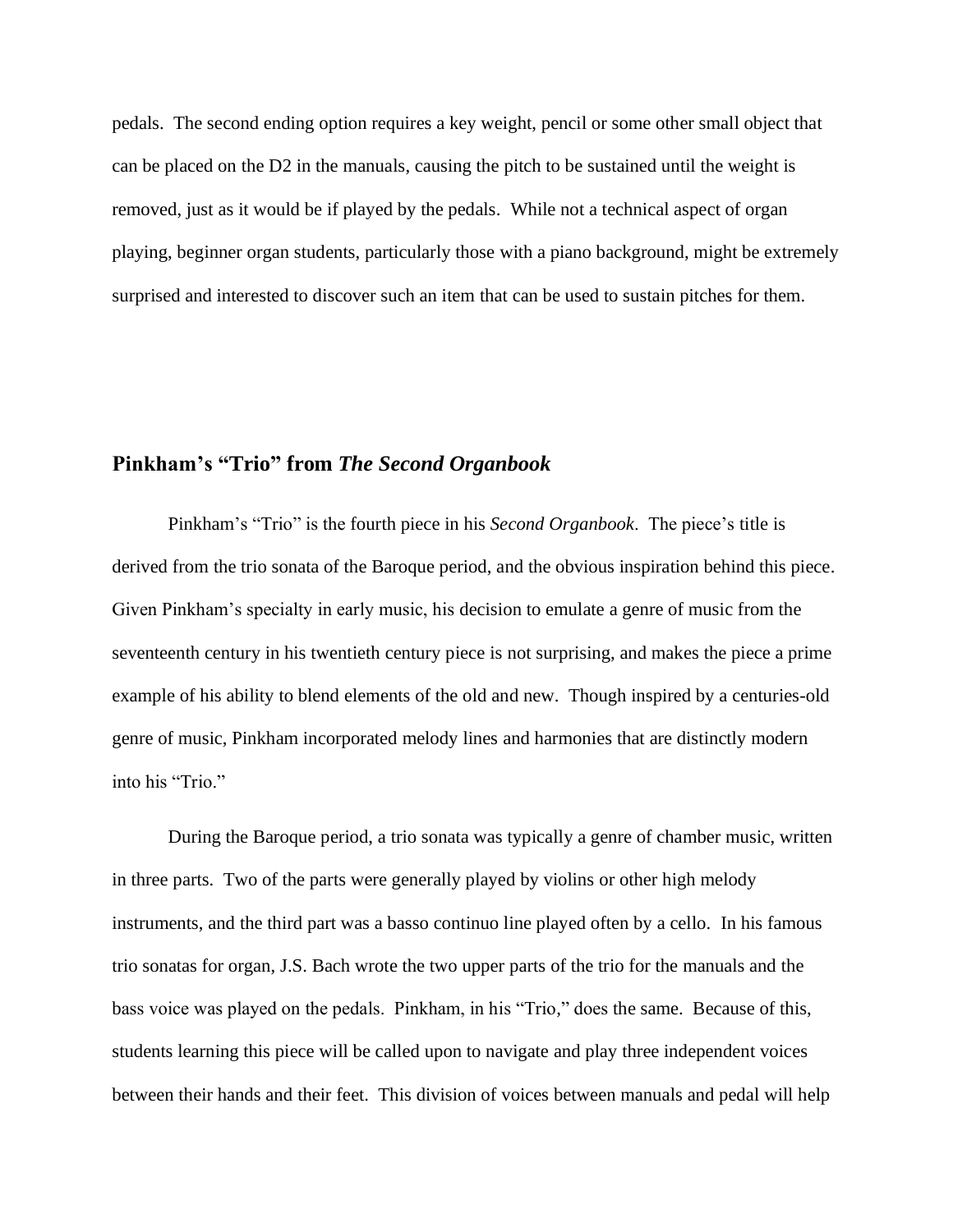students develop vital organ-playing techniques that, in the future, will allow them to better play more intricate trio sonatas, as well as fugues.

The score of Pinkham's "Trio" does contain registration instructions, and, for the pedal part, these instructions are straightforward and specific, calling for 16' and 8' flue stops. For the manuals however, Pinkham simply instructs the organist to select stops that will result in "two manuals balanced in dynamics but of contrasting tone-colors." By not providing specific registration instructions, and yet still setting a guideline for what he envisioned as the overall sound for this piece, Pinkham presents organ students with a chance to better learn and understand the stops available on the instrument and how these stops can then be combined.

With its easy to moderate difficulty level, Pinkham's "Trio," is clearly an accessible piece for beginners. At the same time though, the piece is not without a few challenges that represent learning opportunities for students. The pedal line, sometimes involving large leaps, other times moving in chromatic half steps, will help improve one's pedal technique. Additionally, the octatonic scale in the pedal portion of mm.11-13 will help students move smoothly through half and whole steps and serve as an excellent introduction for students to scales beyond the traditional major and minor.

Throughout the piece, the two upper voices are engaged in a back and forth dialogue. Because of either eighth rests or tied notes, the two parts often enter on the weak beats of each measure, while beneath them, the bass voice maintains its steady quarter note rhythm on the stronger beats. Correctly observing and playing these three different rhythms simultaneously could prove challenging for students. At the same time, this dialogue between the two upper voices, because of their back and forth, their unusual rhythms, and chromaticism, can easily distract a beginner's attention. This will undoubtedly then cause the pedal part to fall to the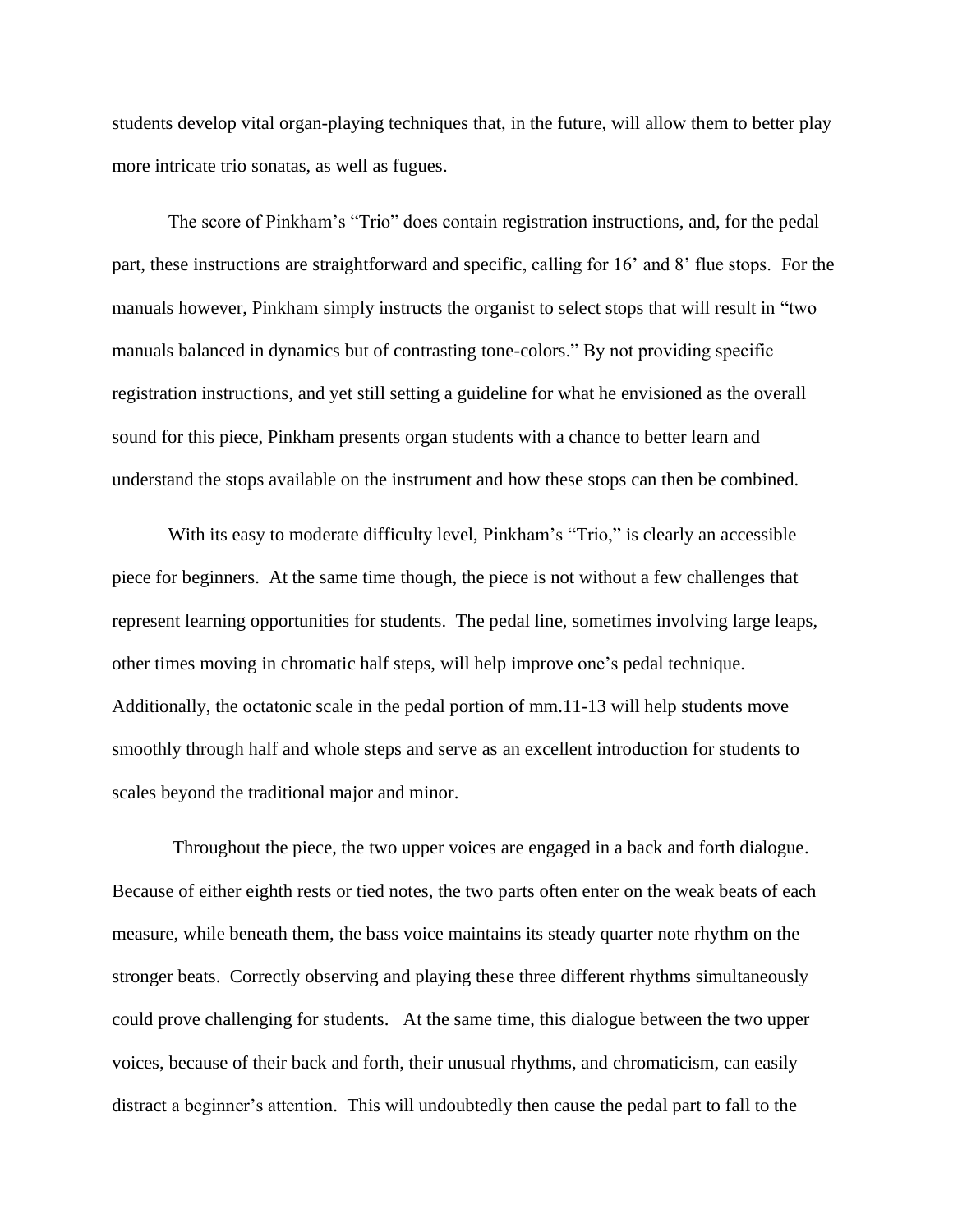background, thereby turning the piece into more of a duet than a trio. In learning this piece, students will have to learn to hear all three parts simultaneously, maintaining a balance not only between the two more melodic manual voices, but between all three voices of the "Trio."

#### **Conclusion**

The works examined above are just a few examples of individual pieces found within Schroeder, Langlais, and Pinkham's respective collections. Together, these three collections comprise over forty individual pieces, nearly all of which are suitable for beginners. Additionally, the duration of nearly every individual piece is only approximately two minutes in length. Yet the analyses of the above examples provide ample evidence of the pedagogical value to be gained not only from the pieces included within this study, but from the entirety of each collection. Through learning any combination of these pieces, students will be able to improve their technique on both manuals and pedals, and at the same time, discover the unique sounds and harmonies of modern music. Together, the learning opportunities presented by these works will result in students who are not only better organists, but more well-rounded musicians. Without a doubt, these collections by Schroeder, Langlais, and Pinkham are fully deserving of a place within the catalogue of works regularly used in the instruction of beginner organists.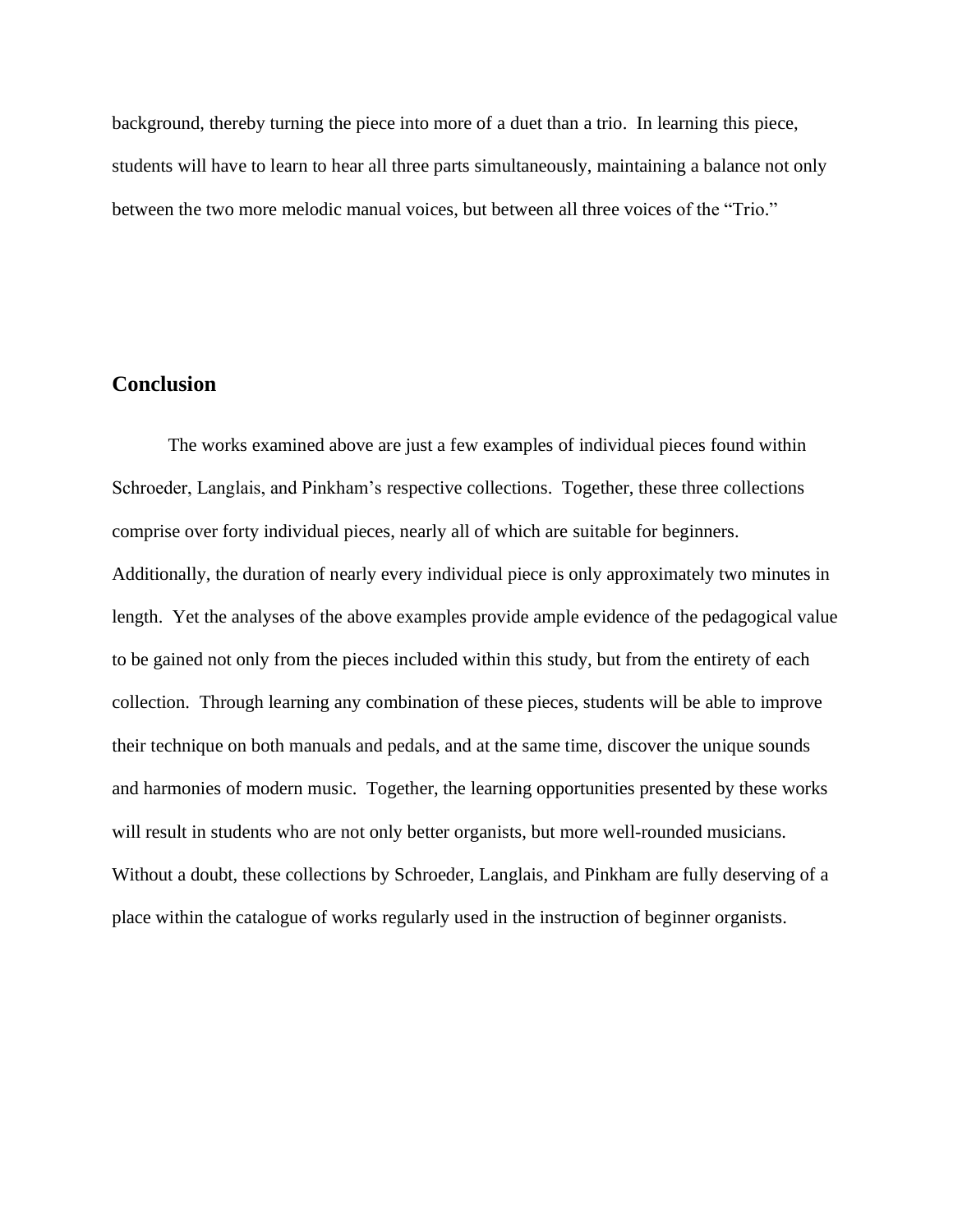# **Errors Within the Langlais Scores** (Thomerson, Errata in Langlais Organ Works n.d.)

## **\* "Prelude Modal" Errors:**

- 1) P.1, m.9: add R. indication before beat 3
- 2) P.2, m.3: add tie in alto voice G# to following F#
- 3) P.2, m.7: beat 4, add quarter rest in alto voice
- 4) P.2, m.20: arrow should point to D

# **\*\* "Scherzetto" Errors:**

- 1) P.25, m.2: left hand, G.O. E should be an eighth note
- 2) P.26, m.4: in the right hand, delete the dot from the F# quarter note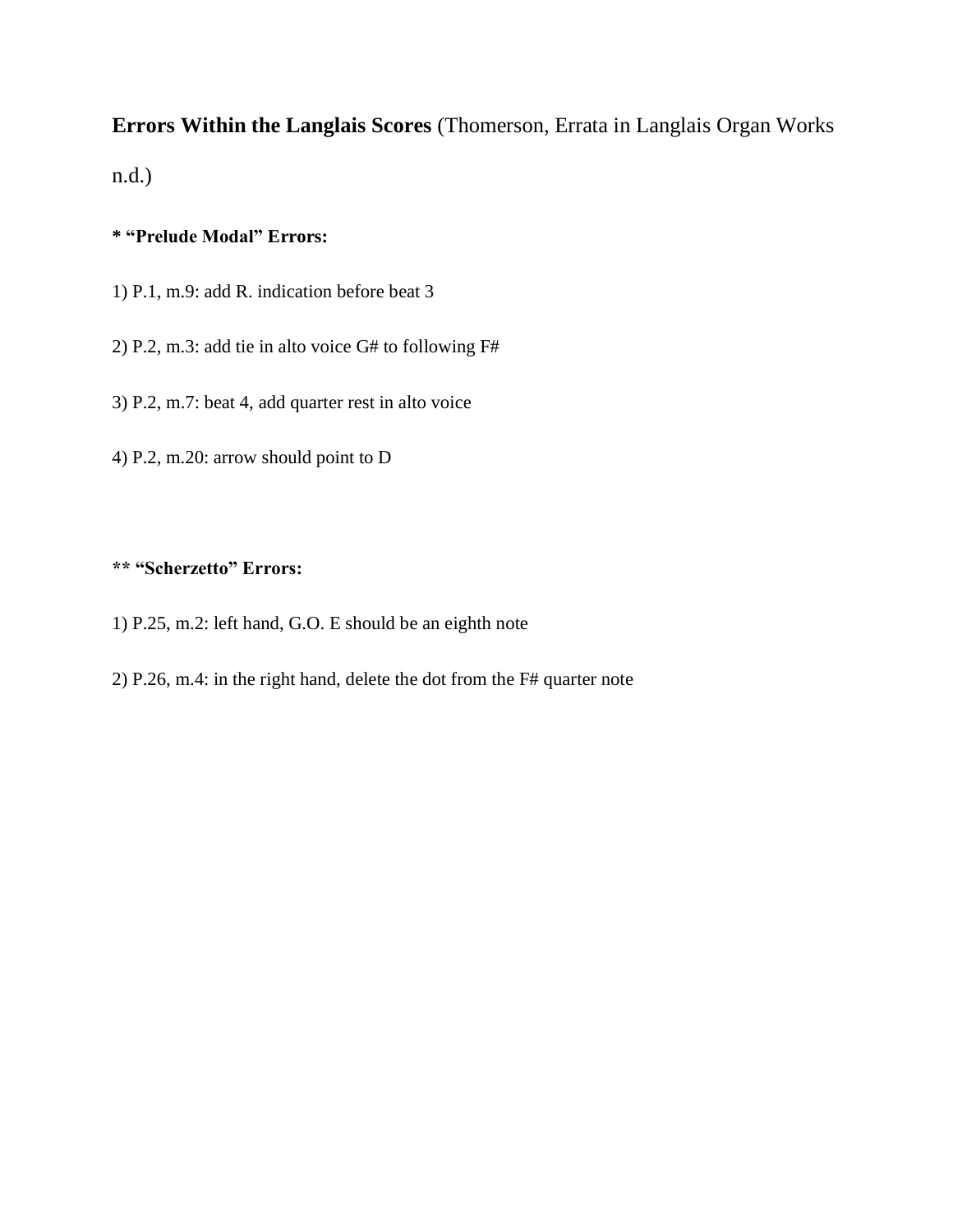# Bibliography

- American Composers Alliance. *Daniel Pinkham.* n.d. https://composers.com/daniel-pinkham (accessed August 10, 2020).
- Brown, Trent R. *Stylistic Influences and Application of Gebrauchsmusik in the Late Choral Cantatas of Daniel Pinkham.* Tucson, 2009.
- Contre Bombarde. *Momento Meditativo.* July 23, 2016.
- Davis, Roger E. *The Organists' Manual.* New York: W.W. Norton & Company, Inc., 1985.
- deBoer, Kee, and John B. Ahouse. *Pinkham, Daniel.* 1988.
- Gleason, Harold. *Method of Organ Playing.* Englewood Cliffs: Prentice Hall, 1988.
- Heiskanen, Mark. *7th Sunday after Pentecost.* July 5, 2018. https://www.plymouthucc.org/musicminute/7th-sunday-after-pentecost-july-8-2017 (accessed August 20, 2020).
- Hermann Schroeder Society. *Biography.* n.d. http://hermann-schroeder.de/biografie/index.html (accessed August 20, 2020).
- Key, Jordan Alexander. *More than Neo-Classical: Hermann Schroeder as a Modernist in the 20th Century .* April 2016.
- —. *Hermann Schroeder: Mid-Life & Choral Works.* March 18, 2016. https://www.jordanalexanderkey.com/single-post/2016/03/18/Hermann-Schroeder-MidLife-Choral-Works (accessed July 29, 2020).
- —. *Hermann Schroeder: Style in Perspective.* February 28, 2016. https://www.jordanalexanderkey.com/single-post/2016/02/28/Hermann-Schroeder-1904-1984- Style-in-Perspective (accessed July 29, 2020).
- Kim, Soo Jin. *Touch and Articulation on the Organ: Historical and Pedagogical Perspectives.* Athens, 2002.
- Kostka, Stefan. *Materials and Techniques of Post-Tonal Music.* New York: Routledge, 2016.
- Labounsky, Ann. *Jean Langlais The Man and His Music.* Portland: Amadeus Press, 2000.
- Langlais, Marie-Louise. *Jean Langlais.* n.d. http://jeanlanglais.com/index.php (accessed July 28, 2020).
- —. *Jean Langlais Remembered.* The American Guild of Organists, 2016.
- Randel, Don Michael. *The Harvard Dictionary of Music.* Cambridge: The Belknap Press of Harvard University Press, 2003.
- Ross, Joshua. "Types of Musical Forms." *Joshua Ross Piano Website.* n.d. https://joshuarosspiano.com/musical-forms/ (accessed October 14, 2020).
- Skeris, Robert A. "Hermann Schroeder: An Octogenarian." *Sacred Music*, 1984: 7-8.